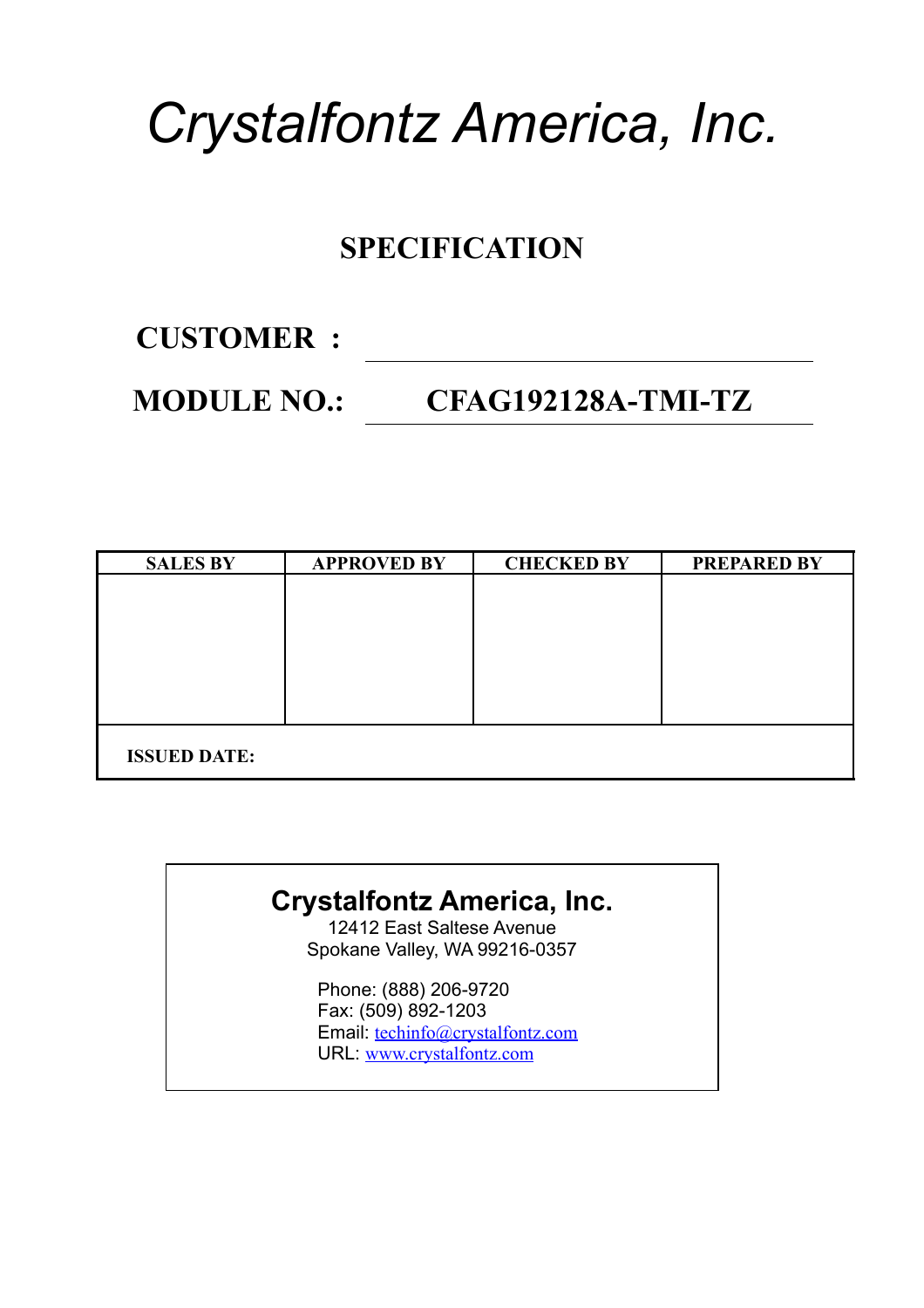## Contents

- 1.Module Classification Information
- 2.Precautions in use of LCD Modules
- 3.General Specification
- 4.Absolute Maximum Ratings
- 5.Electrical Characteristics
- 6.Optical Characteristics
- 7.Interface Pin Function
- 8.Contour Drawing & Block Diagram
- 9.Display control instruction
- 10.Timing Characteristics
- 11.Reliability
- 12.Backlight Information
- 13.Material List of Components for RoHS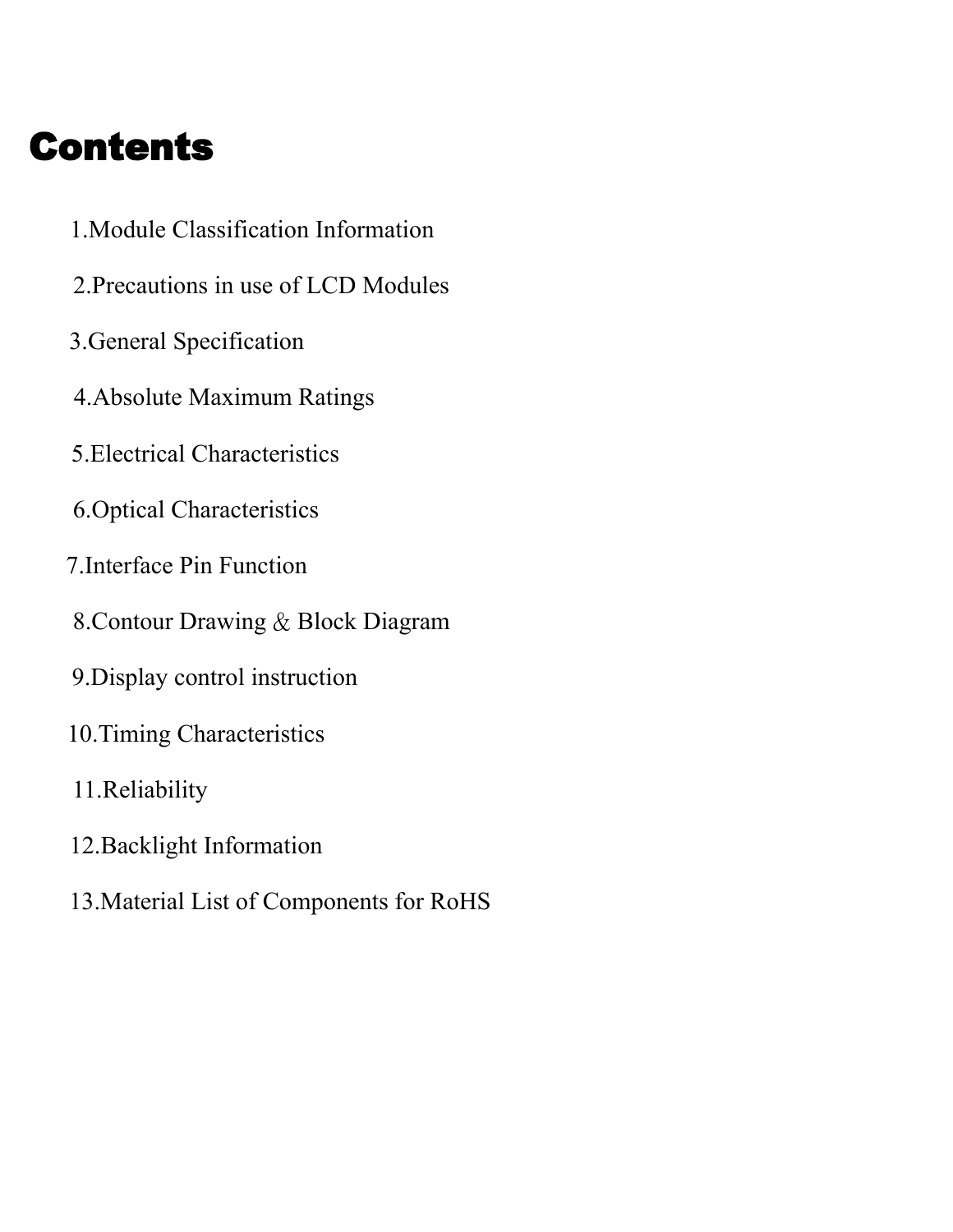### 1.Module Classification Information

### CFA G 192128 B TMI TZ

 $0$   $0$   $3$   $0$   $0$   $0$   $0$   $0$ 

| $\circled{1}$  |                                | <b>Brand: CRYSTALFONTZ AMERICA, INC</b>                                                            |                                                                                      |
|----------------|--------------------------------|----------------------------------------------------------------------------------------------------|--------------------------------------------------------------------------------------|
| $^{\circledR}$ |                                | Display Type: $H \rightarrow$ Character Type, $G \rightarrow$ Graphic Type                         |                                                                                      |
| $\circledS$    |                                | Displays Logical Dimensions: 192 Pixels x 128 Pixels                                               |                                                                                      |
| $\circledA$    | Model PCB Variant: A           |                                                                                                    |                                                                                      |
| $\circledS$    | Backlight Type:                | $N \rightarrow W$ ithout backlight                                                                 | T→LED, White                                                                         |
|                |                                | $B \rightarrow EL$ , Blue green                                                                    | $A \rightarrow$ LED, Amber                                                           |
|                |                                | $D \rightarrow EL$ , Green                                                                         | $R \rightarrow$ LED, Red                                                             |
|                |                                | $W \rightarrow EL$ , White                                                                         | $O \rightarrow$ LED, Orange                                                          |
|                |                                | F→CCFL, White                                                                                      | G→LED, Green                                                                         |
|                |                                | Y→LED, Yellow Green                                                                                |                                                                                      |
| $^{\circledR}$ | LCD Mode:                      | $B\rightarrow TN$ Positive, Gray                                                                   | $T \rightarrow FSTN$ Negative                                                        |
|                |                                | $N \rightarrow TN$ Negative,<br>$G \rightarrow STN$ Positive, Gray<br>Y→STN Positive, Yellow Green |                                                                                      |
|                |                                | $M \rightarrow STN$ Negative, Blue                                                                 |                                                                                      |
|                |                                | $F \rightarrow FSTN$ Positive                                                                      |                                                                                      |
| $\circledcirc$ | <b>LCD</b> Polarizer           | A $\rightarrow$ Reflective, N.T, 6:00                                                              | $H \rightarrow$ Transflective, W.T,6:00                                              |
|                | Type/Temperature<br>range/View | D $\rightarrow$ Reflective, N.T, 12:00                                                             | $K \rightarrow$ Transflective, W.T,12:00                                             |
|                | direction                      | $G \rightarrow$ Reflective, W. T, 6:00                                                             | $C\rightarrow$ Transmissive, N.T,6:00                                                |
|                |                                | J $\rightarrow$ Reflective, W. T, 12:00                                                            | $F \rightarrow$ Transmissive, N.T,12:00                                              |
|                |                                | $B \rightarrow$ Transflective, N.T,6:00                                                            | I $\rightarrow$ Transmissive, W. T, 6:00                                             |
|                |                                | $E \rightarrow$ Transflective, N.T.12:00                                                           | L $\rightarrow$ Transmissive, W.T.12:00                                              |
| $^\circledR$   | Special Code                   |                                                                                                    | T $\rightarrow$ Temperature compensation circuit on board; Z $\rightarrow$ NT7086 IC |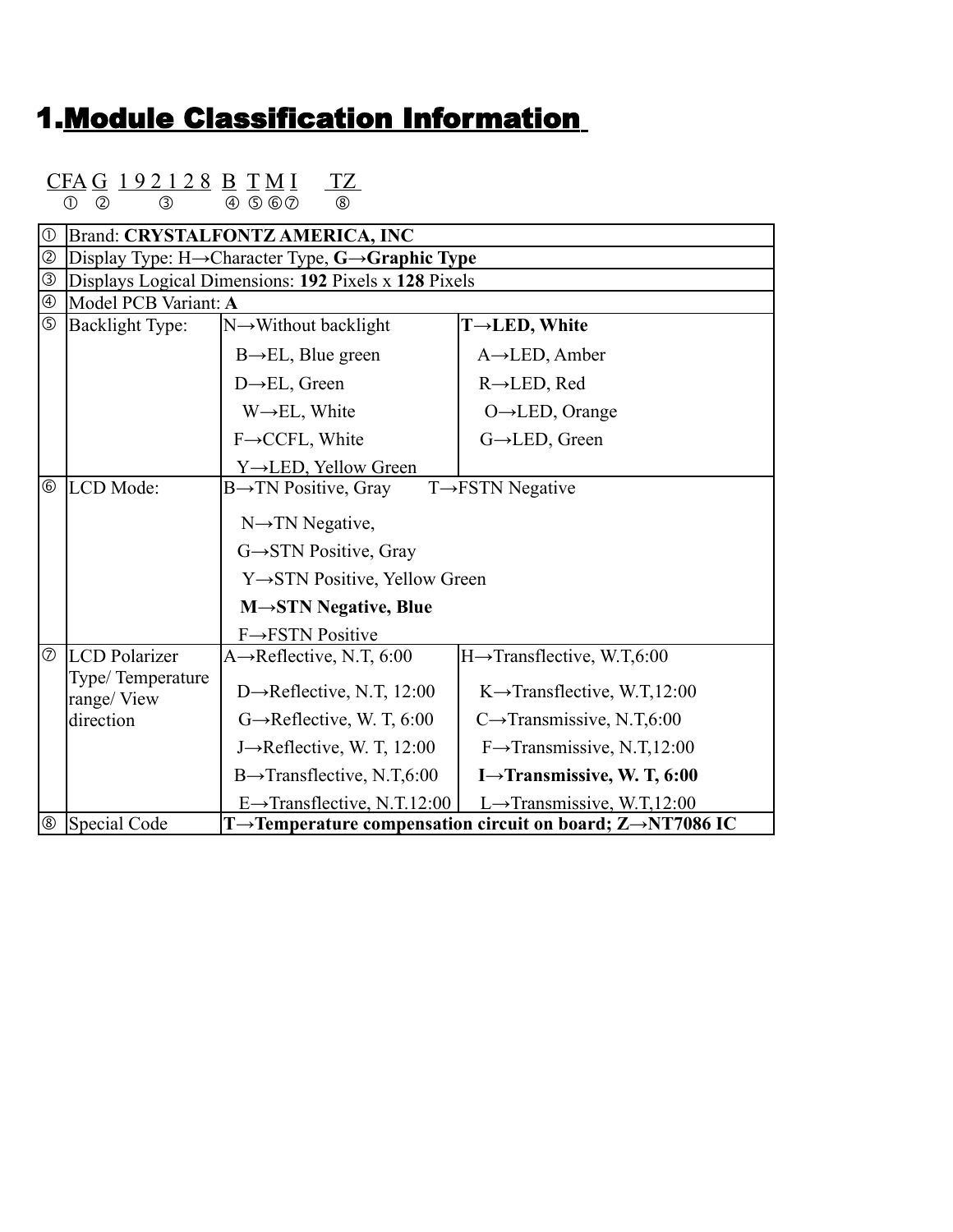### 2.Precautions in use of LCD Modules

- (1)Avoid applying excessive shocks to the module or making any alterations or modifications to it.
- (2)Don't make extra holes on the printed circuit board, modify its shape or change the components of LCD module.
- (3)Don't disassemble the LCM.
- (4)Don't operate it above the absolute maximum rating.
- (5)Don't drop, bend or twist LCM.
- (6)Soldering: only to the I/O terminals.
- (7)Storage: please storage in anti-static electricity container and clean environment.

| <b>Item</b>           | <b>Dimension</b>                        | Unit |
|-----------------------|-----------------------------------------|------|
| Number of Characters  | 192*128                                 | dot  |
| Module dimension      | $102.3*86.0*12.2(max)$                  | mm   |
| View area             | 78.5*55.0                               | mm   |
| Active area           | 71.02*47.34                             | mm   |
| Dot size              | $0.35*0.35$                             | mm   |
| Dot pitch             | $0.37*0.37$                             | mm   |
| LCD type              | <b>STN Negative, Blue, Transmissive</b> |      |
| Driver Method         | 1/128,1/12Bais                          |      |
| View direction        | $6$ o'clock                             |      |
| <b>Backlight Type</b> | Led, White                              |      |

### 3.General Specification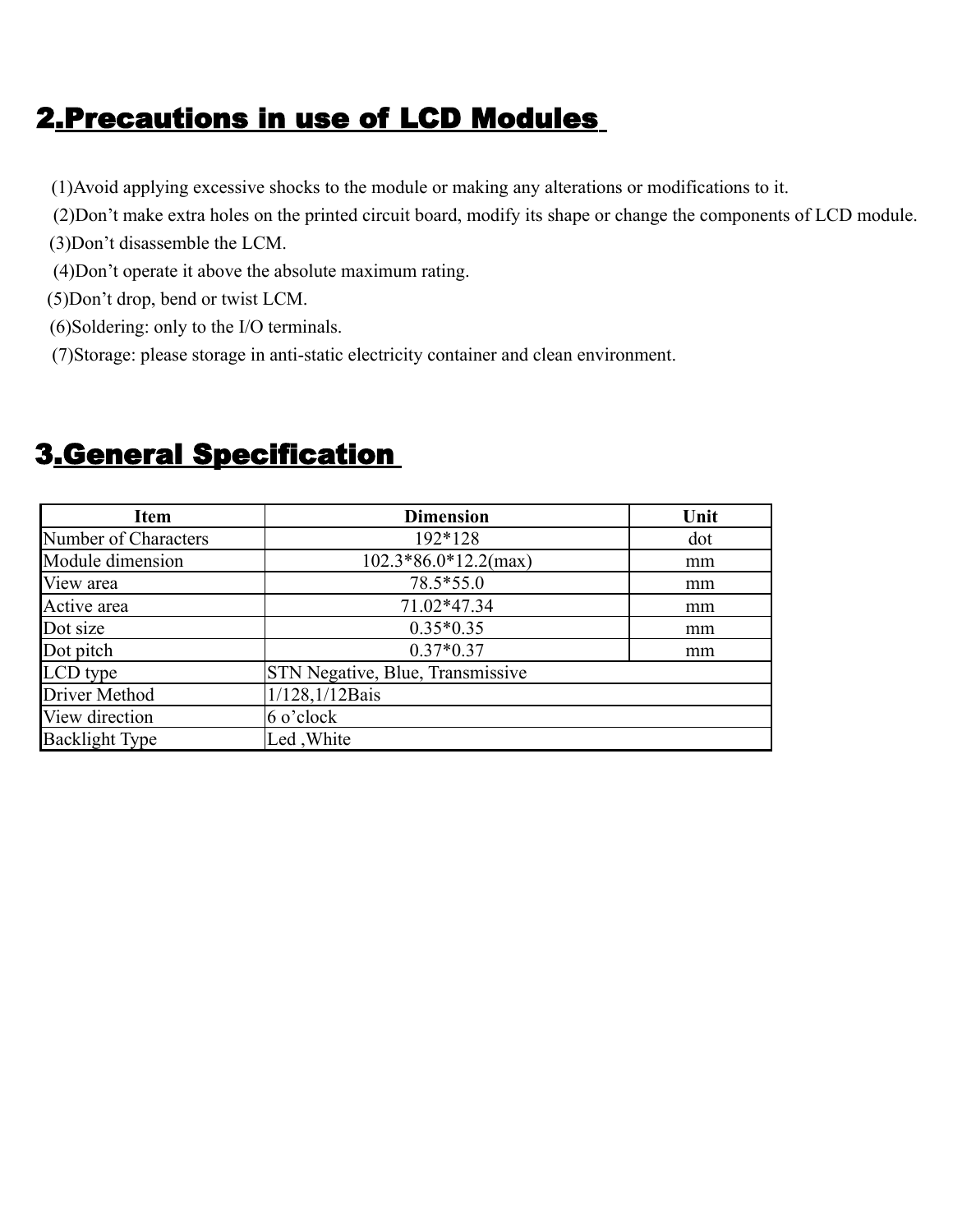### 4.Absolute Maximum Ratings

| <b>Item</b>                     | <b>Symbol</b>        | Min   | Typ  | <b>Max</b>   | Unit         |
|---------------------------------|----------------------|-------|------|--------------|--------------|
| <b>Operating Temperature</b>    | $T_{OP}$             | $-20$ |      | $+70$        | $^{\circ}C$  |
| Storage Temperature             | $T_{ST}$             | $-30$ |      | $+80$        | $^{\circ}$ C |
| Input Voltage                   | $V_{I}$              |       |      | $\rm V_{DD}$ |              |
| Supply Voltage For Logic        | $\rm V_{DD}$         |       |      | 6.7          |              |
| Supply Voltage For LCD          | $V_{DD}$ - $V_{LCD}$ |       |      | $-10$        |              |
| Positive / Negative volt output | $VDD=5V$             |       | 16.4 |              |              |

### 5.Electrical Characteristics

| <b>Item</b>              | <b>Symbol</b>       | <b>Condition</b>   | Min      | <b>Typ</b> | <b>Max</b>   | Unit |
|--------------------------|---------------------|--------------------|----------|------------|--------------|------|
| Supply Voltage For Logic | $V_{DD}$ - $V_{SS}$ |                    | 4.75     | 5.0        | 5.25         | V    |
| Supply Voltage For LCD   | $V_{DD}$ - $V_{O}$  | $Ta = -20$ °C      |          |            |              | V    |
|                          |                     | $Ta = 25^{\circ}C$ |          |            |              | V    |
|                          |                     |                    |          | 14.8       |              |      |
|                          |                     | $Ta = 70^{\circ}C$ |          |            |              | V    |
|                          |                     |                    |          |            |              |      |
| Input High Volt.         | $V_{\rm IH}$        |                    | 2.0      |            | $V_{DD}$     | V    |
| Input Low Volt.          | $\rm V_{II}$        |                    | $\theta$ |            | 0.8          | V    |
| Output High Volt.        | $\rm V_{OH}$        |                    | 2.7      |            | $\rm V_{DD}$ | V    |
| Output Low Volt.         | $\rm V_{OL}$        |                    | $\theta$ |            | 0.4          | V    |
| Supply Current           | $I_{DD}$            | 5.0                |          | 32         |              | mA   |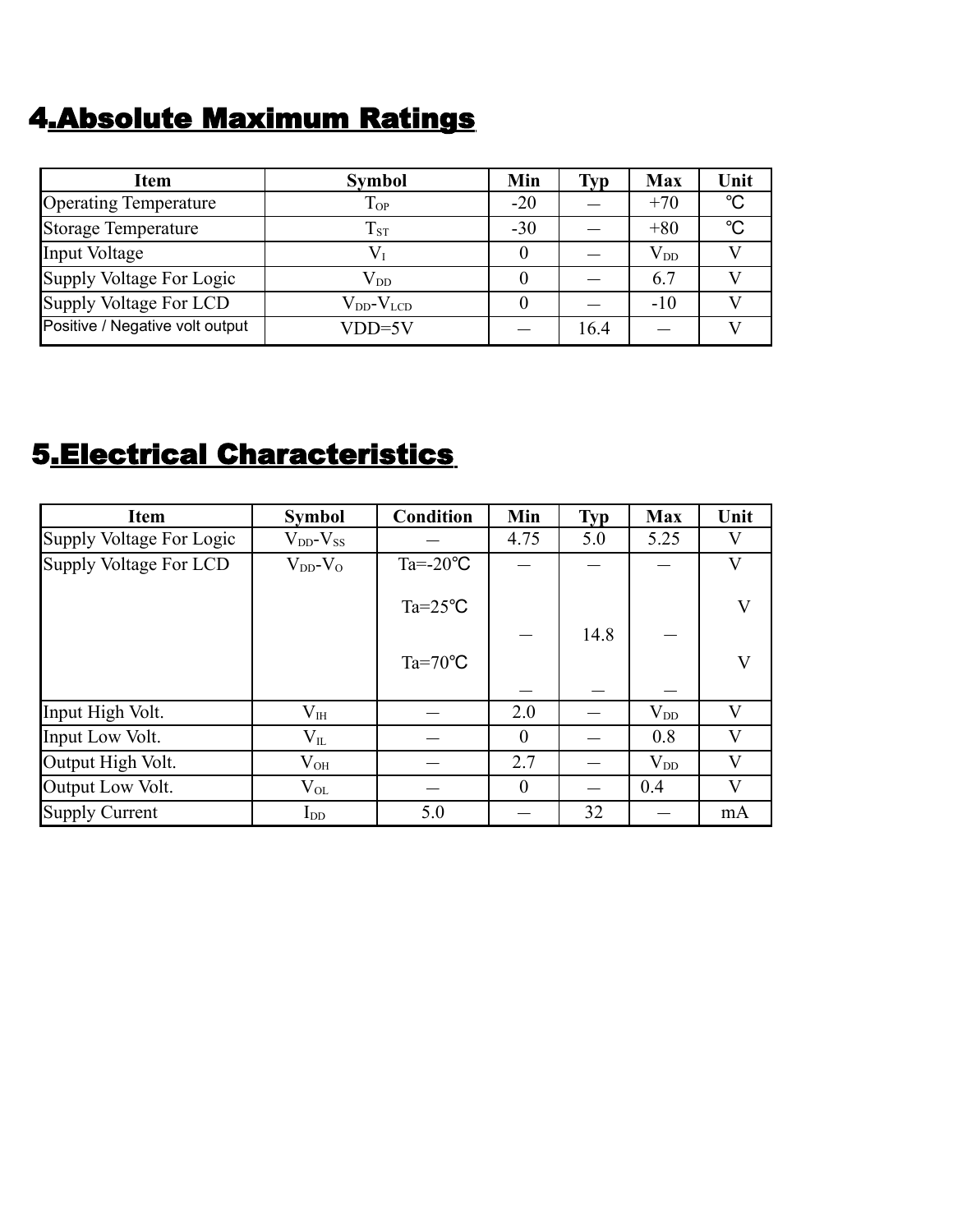### 6.Optical Characteristics

| <b>Item</b>          | <b>Symbol</b> | <b>Condition</b> | Min   | <b>Typ</b> | <b>Max</b> | Unit |
|----------------------|---------------|------------------|-------|------------|------------|------|
| View Angle           | $(V)\theta$   | $CR \geq 2$      | 20    |            | 40         | deg  |
|                      | $(H)\varphi$  | $CR \geq 2$      | $-30$ |            | 30         | deg  |
| Contrast Ratio       | <b>CR</b>     |                  |       | 3          |            |      |
| <b>Response Time</b> | T rise        |                  |       | 200        | 300        | ms   |
|                      | T fall        |                  |       | 200        | 300        | ms   |

#### **Definition of Operation Voltage (Vop)** Definition of Response Time (Tr, Tf)





**Conditions :**

Operating Voltage : Vop Viewing Angle( $\theta$ , φ) : 0°, 0° Frame Frequency : 64 HZ Driving Waveform : 1/N duty , 1/a bias

#### **Definition of viewing angle(CR≥2)**

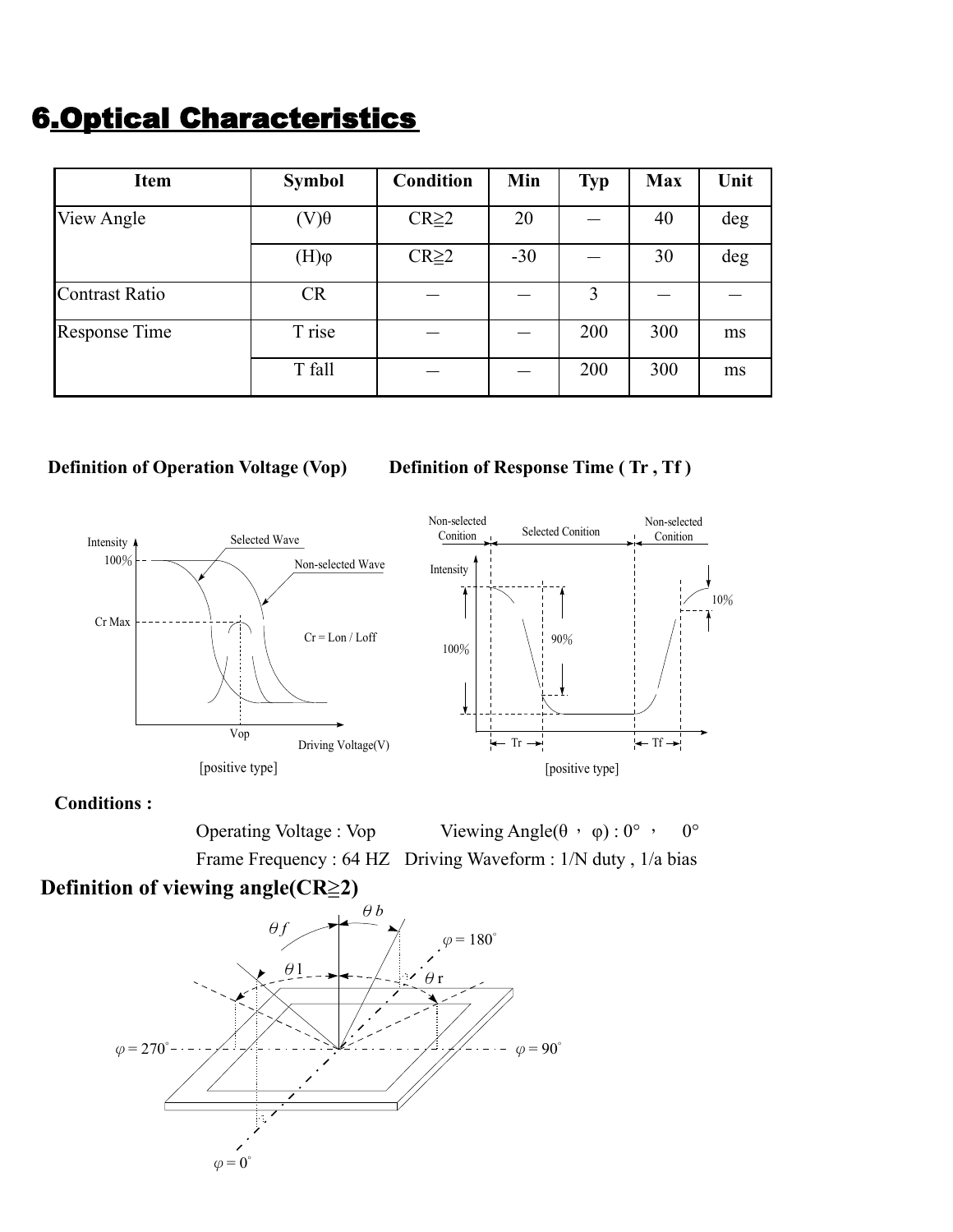### 7.Interface Description

| Pin No.        | Symbol                   | Description                    |
|----------------|--------------------------|--------------------------------|
| $\mathbf{1}$   | $V_{SS}$                 | Ground                         |
| $\overline{2}$ | Vdd                      | Power supply for logic circuit |
| 3              | Vo                       | Contrast Adjustment            |
| $\overline{4}$ | <b>RS</b>                | H/L: Register select signal    |
| 5              | R/W                      | H : read, L : write            |
| 6              | E                        | Enable                         |
| $\tau$         | D <sub>B</sub> 0         | Data bus line                  |
| 8              | DB1                      | Data bus line                  |
| 9              | D <sub>B2</sub>          | Data bus line                  |
| 10             | DB3                      | Data bus line                  |
| 11             | DB4                      | Data bus line                  |
| 12             | DB5                      | Data bus line                  |
| 13             | DB <sub>6</sub>          | Data bus line                  |
| 14             | DB7                      | Data bus line                  |
| 15             | /CS                      | Chip enable active "L"         |
| 16             | /RST                     | <b>Reset Signal</b>            |
| 17             | Vee                      | Negative Voltage output        |
| 18             | ${\rm N\hspace{-1pt}}/C$ | NC                             |
| 19             | $\mathbf{A}$             | Power supply for $B/L(+)$      |
| $20\,$         | $\bf K$                  | Power supply for $B/L(-)$      |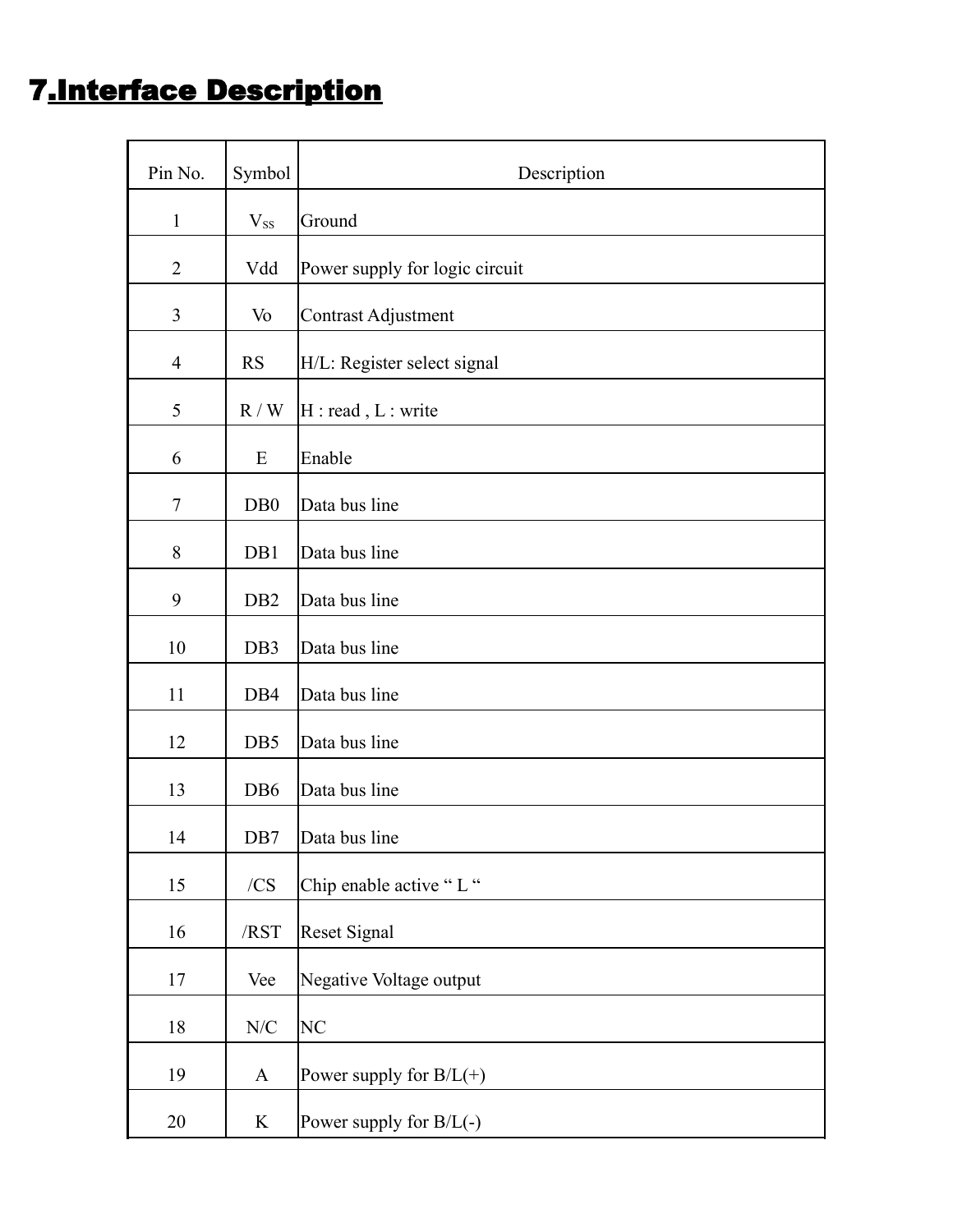### 8.Contour Drawing &Block Diagram





The non-specified tolerance of dimension is  $\pm 0.3$ mm.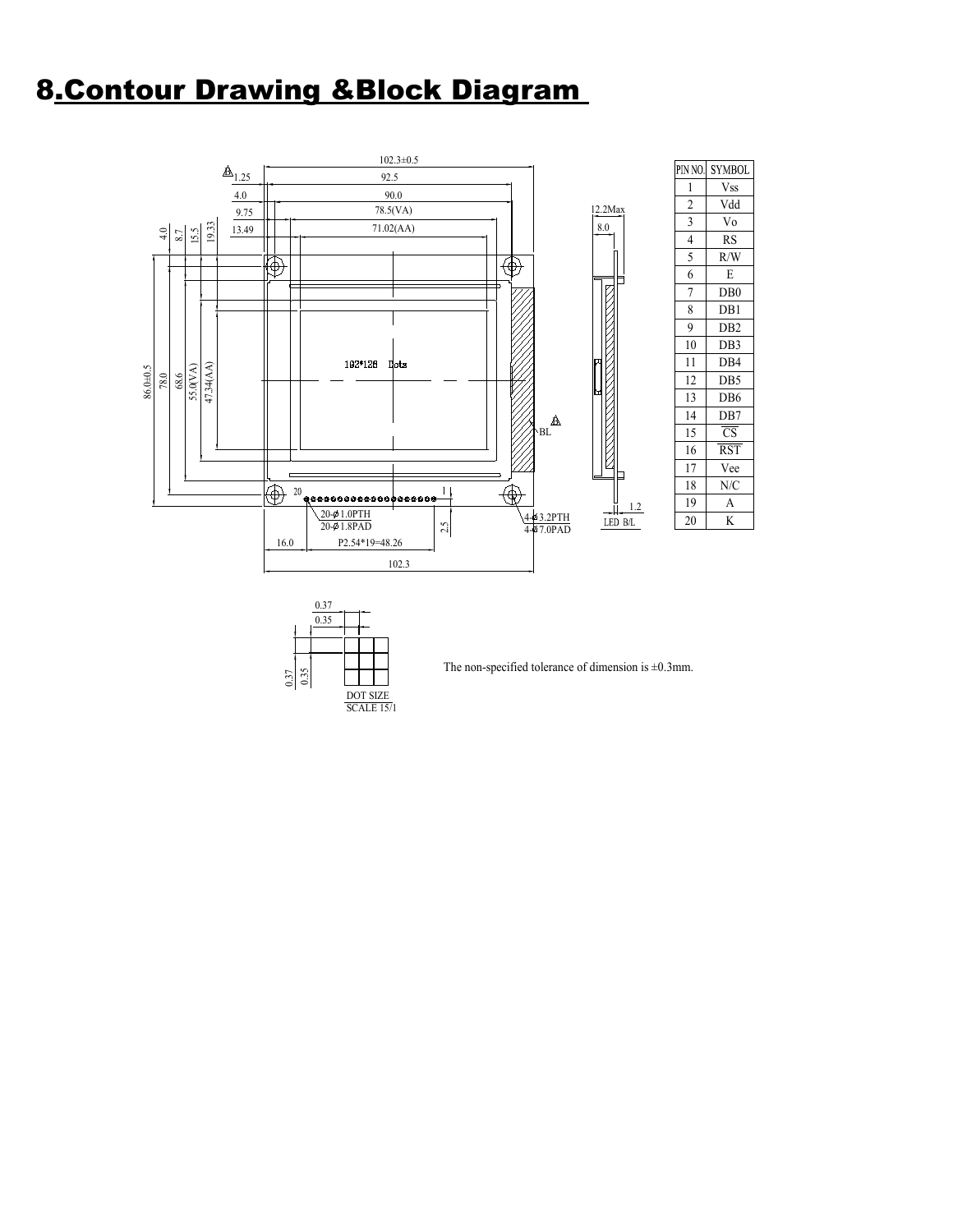### 9.Display control instruction

The LCM has built-in a LC7981 LSI Controller, it stores display data sent from the 8 bit microcomputer in the display RAM attached externally and generates dot matrix LC drive signal. The LC7981 has two modes-the graphic mode, in which each bit of data from the external RAM either lights or doesn't light a dot in the LCD, and the character mode in which character codes stored in the external RAM generate dot patterns through the built-in character-generator ROM (CGROM)

below is its block diagram Description of each block

#### ‧**Register**

The LC7981 has 5 types of registers-the instruction register, data input register, data output register, dot register, and mode control register.

The instruction register stores such instruction codes as the start address, cursor address specification, etc. It consists of 4 bits, and the lower 4 bits of the data bus, DB0 to DB3, are written into it.

The data input register temporarily stores data to be written into the external RAM, dot register, and mode control register. It consists of 8 bits.

The data output register temporarily stores data to be read from external RAM, and consists of 8 bits. What the cursor address is written into the cursor address counter via the data input register and the memory read instruction is set in the instruction register, data in external RAM is read into the data output register by internal operation. With the next instruction, the MPU reads the data output register, and completes data transfer to the MPU.

The dot register stores dot information such as the character pitch, the number of vertical dots, etc. Data sent from the MPU is written into the dot register via the data input register.

The mode control register stores LCD status information such as display on/off and cursor on/off/blink. It consists of 6 bits. Data sent from the MPU is written into this register via the data input register.

#### ‧**Busy flag**

When the Busy flag is "1", the LC7981 is operating internally. At this time, the next instruction cannot be accepted. The Busy flag is output to DB7 when RS=1, RW=1. The next instruction must be written after ensuring that the Busy flag is "0". When the maximum value of the read cycle time or write cycle time has been passed after the execution of the preceding data read instruction or data write instruction, the next instruction can be executed without checking the Busy flag.

#### ‧**Character generator ROM**

The character generator ROM has a total of 7360 bits and stores data on 192 kinds of characters. Character codes from the external RAM and row codes from the row address counter are added to address signals, and ROM outputs 5-bit dot data.

There are 192 kinds of character fonts, of which 160 are 5×7 and 32 are 5×11. With extended ROM. character fonts can be increased to 256 kinds sized 8×16.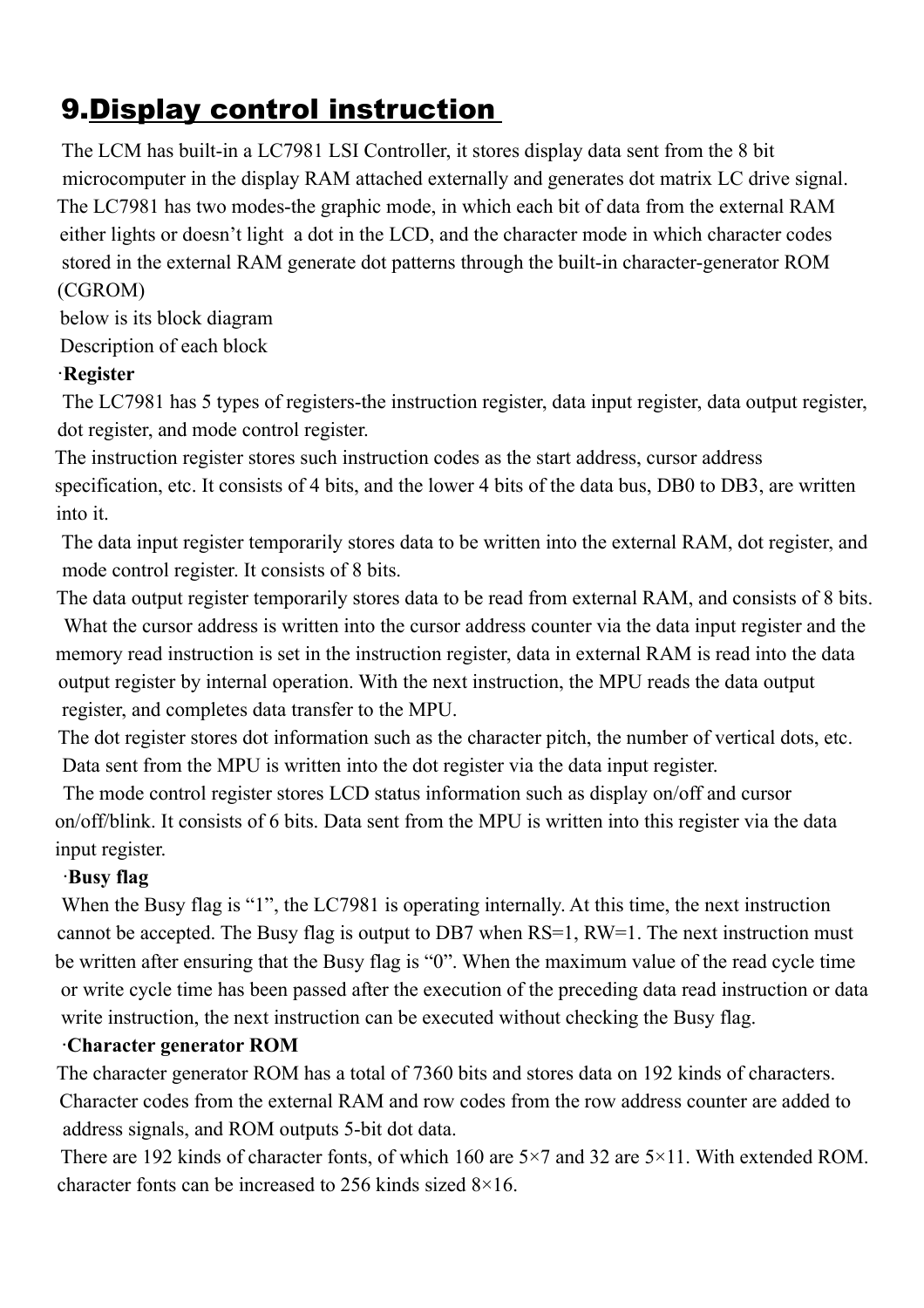#### ‧**Cursor address counter**

The cursor address counter is a 16-bit counter which can be preset by instruction.. When data is read from or written into external RAM (i. e., read/write of display dot data or character codes), the counter retains the addresses. The value indicated on the cursor address counter is automatically incremented by 1 when instructions to read/write display data and to perform bit set/clear are issued.

#### ‧**Cursor signal generator**

In the character mode, the cursor can be displayed by means of instructions. The cursor is generated automatically when the cursor address counter and the row address counter reach the specified value.

#### ‧**Display control instruction**

Display is controlled by writing data into the instruction register and 13 data registers. The instruction register and the data register are distinguished by the RS signal. First, write 4-bit data in the instruction register when RS=1, then specify the code of the data register. Next, with RS=0, write 8-bit data in the data register, which executes the specified instruction.

A new instruction cannot be accepted while an old instruction is being executed. As the Busy flag is set under this condition, write an instruction only after reading the Busy flag and making sure that it is 0.

However, the next instruction can be executed without checking the Busy flag when the maximum read cycle time or the write cycle time has been exceeded after execution of the previous data read instruction or the data write instruction. The Busy flag does not change when data is written into the instruction register (RS=1). Therefore, the Busy flag need not be checked immediately after writing data into the instruction register.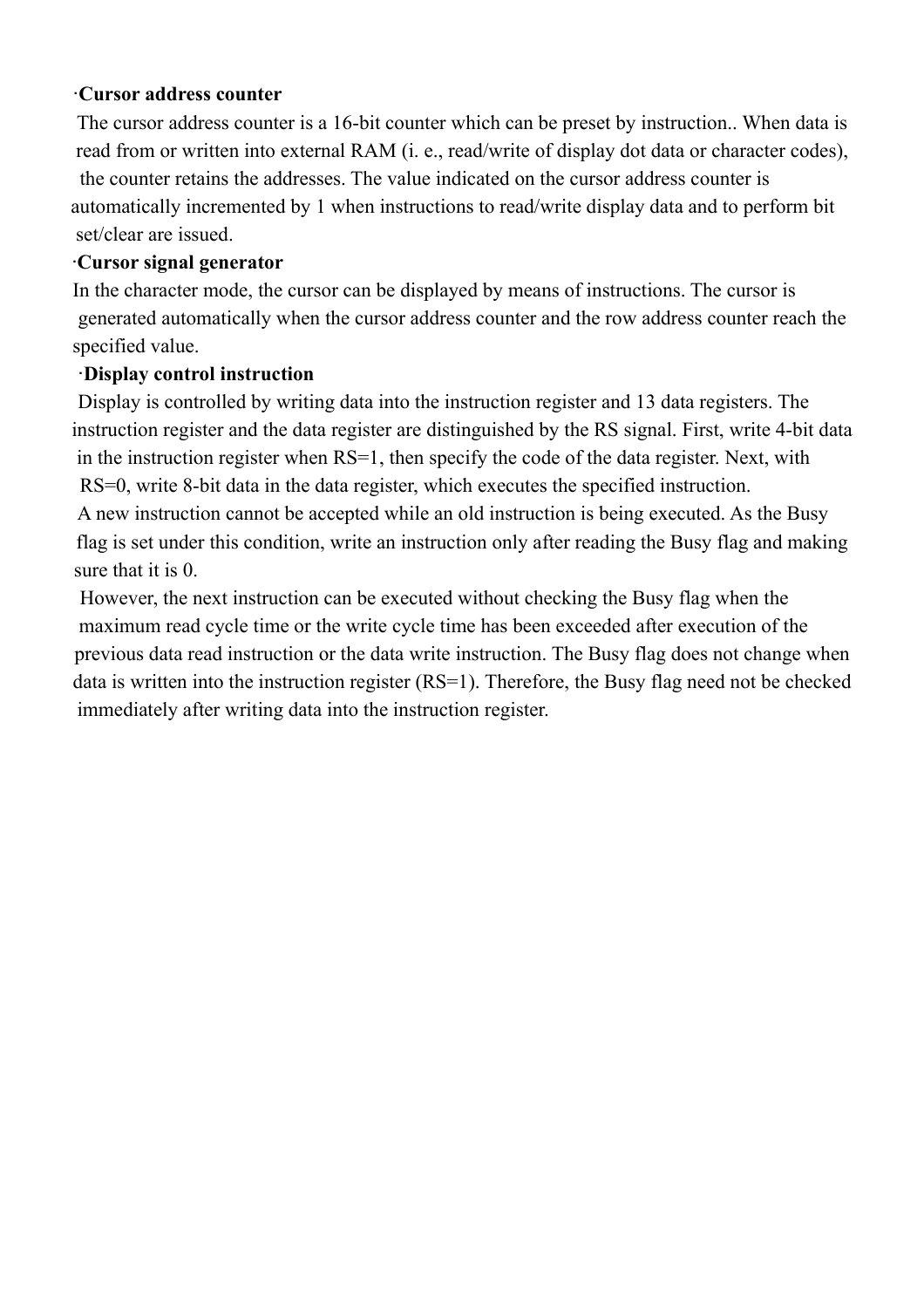1)Mode control

Write code "00H" (in hexadecimal notation) in the instruction register and specify the mode control register.

| Register          | R/W | <b>RS</b> | DB7   DB6   DB5   DB4   DB3   DB2   DB1   DB0 |                  |  |  |  |  |  |
|-------------------|-----|-----------|-----------------------------------------------|------------------|--|--|--|--|--|
| Instruction Reg.  |     |           |                                               |                  |  |  |  |  |  |
| Mode control Reg. |     |           |                                               | <b>MODE</b> Data |  |  |  |  |  |



| DB5            | DB4          | DB3              | DB <sub>2</sub>  | DB1              | DB <sub>0</sub>  | Cursor/blink      | CG          | Graphic/character |
|----------------|--------------|------------------|------------------|------------------|------------------|-------------------|-------------|-------------------|
|                |              |                  |                  |                  |                  |                   |             | display           |
| 1/0            | 1/0          | $\boldsymbol{0}$ | $\boldsymbol{0}$ | $\boldsymbol{0}$ | $\boldsymbol{0}$ | <b>Cursor OFF</b> |             | Character display |
|                |              | $\boldsymbol{0}$ | 1                |                  |                  | Cursor ON         |             |                   |
|                |              | $\mathbf{1}$     | $\boldsymbol{0}$ |                  |                  | <b>Cursor OFF</b> | Built-in CG |                   |
|                |              | $\mathbf{1}$     | $\mathbf{1}$     |                  |                  |                   |             |                   |
|                |              | $\boldsymbol{0}$ | $\boldsymbol{0}$ |                  |                  | character blink   |             |                   |
|                |              | $\boldsymbol{0}$ | 1                |                  |                  | Cursor blink      |             |                   |
|                |              | $\mathbf{1}$     | $\boldsymbol{0}$ |                  | $\mathbf{1}$     | <b>Cursor OFF</b> |             |                   |
|                |              | $\mathbf{1}$     | $\mathbf{1}$     |                  |                  | Cursor ON         |             |                   |
|                |              |                  |                  |                  |                  | <b>Cursor OFF</b> | External CG |                   |
|                |              |                  |                  |                  |                  | character blink   |             |                   |
|                |              |                  |                  |                  |                  | Cursor blink      |             |                   |
|                |              | $\boldsymbol{0}$ | $\boldsymbol{0}$ | $\mathbf{1}$     | $\boldsymbol{0}$ |                   |             | Graphic mode      |
| Display ON/OFF | Master/slave | Blink            | Cursor           | Mode             | <b>External</b>  |                   |             |                   |
|                |              |                  |                  |                  | Built in CG      |                   |             |                   |

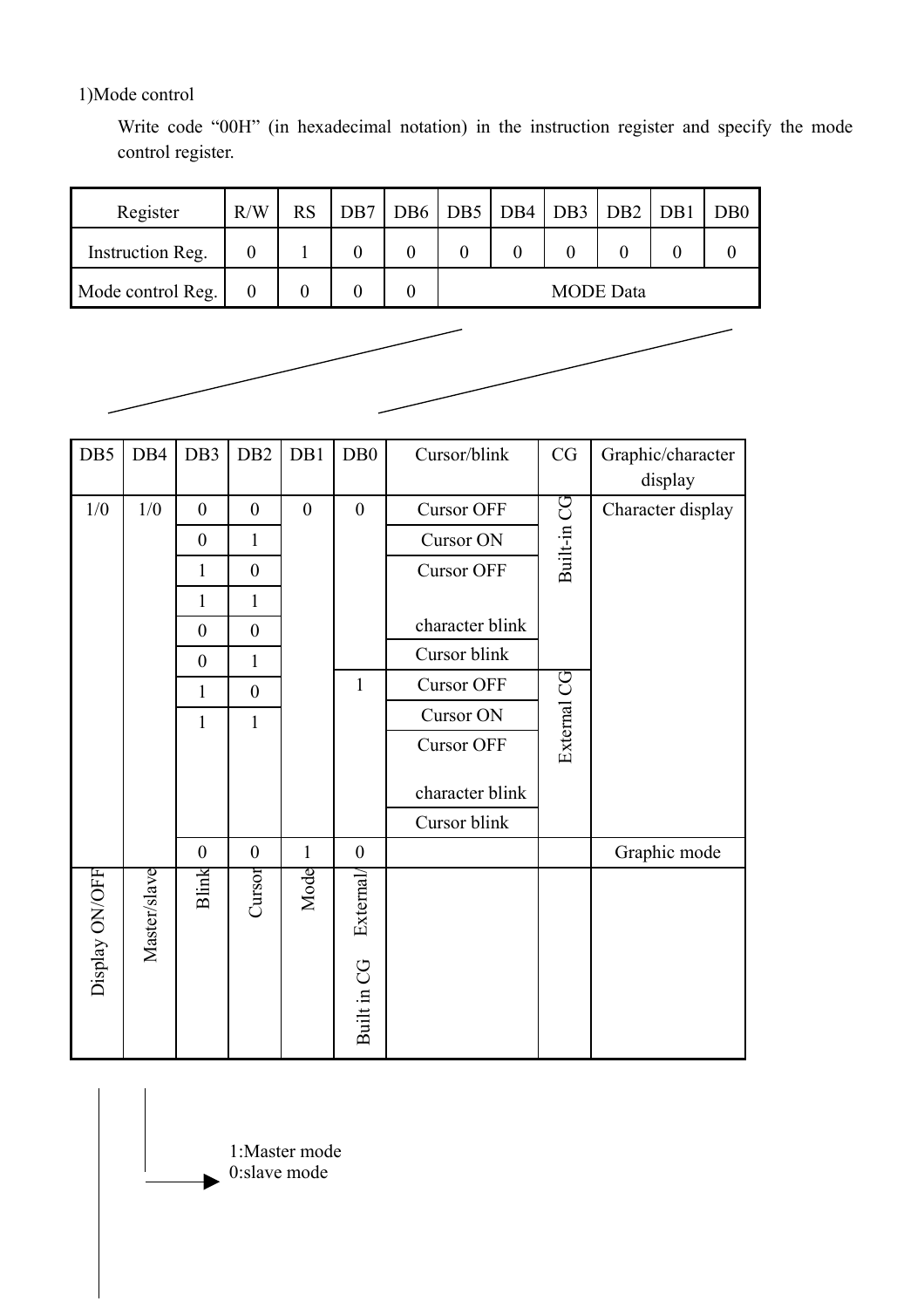

2)Setting the character pitch

| Register             | R/W | <b>RS</b> |                 |  |  |  | DB7 DB6 DB5 DB4 DB3 DB2 DB1 |                 | DB <sub>0</sub> |
|----------------------|-----|-----------|-----------------|--|--|--|-----------------------------|-----------------|-----------------|
| Instruction Reg.     |     |           |                 |  |  |  |                             |                 |                 |
| Character pitch Reg. |     |           | $(Vp-1)$ Binary |  |  |  |                             | $(Hp-1)$ Binary |                 |

Vp is the number of vertical dots per character. Determine Vp with the pitch between two vertically placed characters taken into consideration. This value is meaningful only in the character display mode: It is invalid in the graphic mode.

In character mode. Hp indicates the number of horizontal dots per character, from the leftmost part of one character to the leftmost part of the next. In the graphic mode, Hp indicates how many bits (or dots) from RAM appear in a 1-byte display.

Hp must take one of the following three values.

| Hp | D <sub>B2</sub> | DB1 | DB <sub>0</sub> |                              |
|----|-----------------|-----|-----------------|------------------------------|
|    |                 |     |                 | Horizontal character pitch 6 |
|    |                 |     |                 | Horizontal character pitch 7 |
|    |                 |     |                 | Horizontal character pitch 8 |

3)Setting the number of characters

| Register              | R/W | <b>RS</b> | DB7 DB6 DB5 DB4 DB3 DB2 DB1 |  |  |  |  |  |  | D <sub>B</sub> 0 |
|-----------------------|-----|-----------|-----------------------------|--|--|--|--|--|--|------------------|
| Instruction Reg.      |     |           |                             |  |  |  |  |  |  |                  |
| Character number Reg. |     |           | $(H_N-1)$ Binary            |  |  |  |  |  |  |                  |

in the character display mode,  $H_N$  indicates the number of characters in the horizontal direction. In the graphic mode, it indicates the number of bytes in the horizontal direction. The total number of dots positioned horizontally on the screen n is given by the formula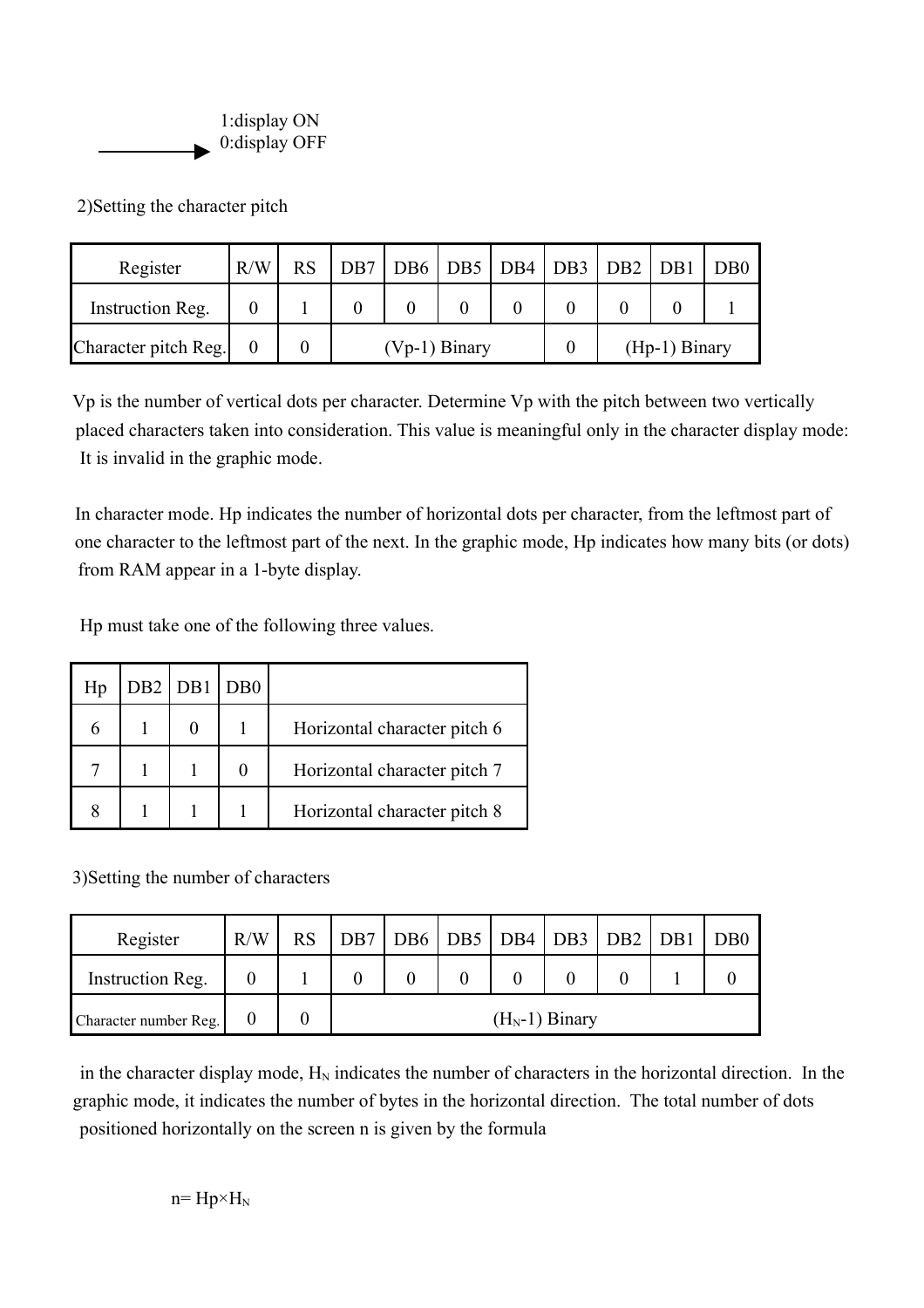Even numbers in the range 2 to 256 (decimal) can be set as  $H_N$ .

| Register           | R/W | <b>RS</b> |  | DB7   DB6   DB5   DB4   DB3   DB2   DB1 |                 |  | D <sub>B</sub> 0 |
|--------------------|-----|-----------|--|-----------------------------------------|-----------------|--|------------------|
| Instruction Reg.   |     |           |  |                                         |                 |  |                  |
| Time division Reg. |     |           |  |                                         | $(Nx-1)$ Binary |  |                  |

4)Setting the time division number (display duty)

Consequently, 1/Nx is the display duty.

Decimal numbers with the range 1 to 256 can be set as Nx. please set Nx=64

#### 5)Setting the cursor position

| Register             | R/W | <b>RS</b> |  | DB7 DB6 DB5 DB4 DB3 DB2 DB1 DB0 |                 |  |  |  |
|----------------------|-----|-----------|--|---------------------------------|-----------------|--|--|--|
| Instruction Reg.     |     |           |  |                                 |                 |  |  |  |
| Cursor position Reg. |     |           |  |                                 | $(Cp-1)$ Binary |  |  |  |

In the character display mode, Cp indicates the line at which the cursor is displayed. For example, when  $Cp=8$  (decimal) is specified, the cursor is displayed beneath the character of the  $5\times7$  dot-font. The horizontal length of the cursor equals Hp (the horizontal character pitch). Decimal values in the range 1 to 16 can be assigned to Cp. When the value is less than the vertical character pitch  $Vp(Cp \leq Vp)$ , display priority is given to the cursor (provided the cursor display is ON). The cursor is not displayed when CP> Vp. The horizontal length of the cursor equals Hp.

6)Setting the display start lower address

| Register              | R/W | <b>RS</b> | DB7                               |  | DB6   DB5   DB4   DB3   DB2   DB1 |  |  |  |  | DB0 |  |  |
|-----------------------|-----|-----------|-----------------------------------|--|-----------------------------------|--|--|--|--|-----|--|--|
| Instruction Reg.      |     |           | $\theta$                          |  |                                   |  |  |  |  |     |  |  |
| Display start address |     |           | (start address lower byte) binary |  |                                   |  |  |  |  |     |  |  |
| Reg. (lower byte)     |     |           |                                   |  |                                   |  |  |  |  |     |  |  |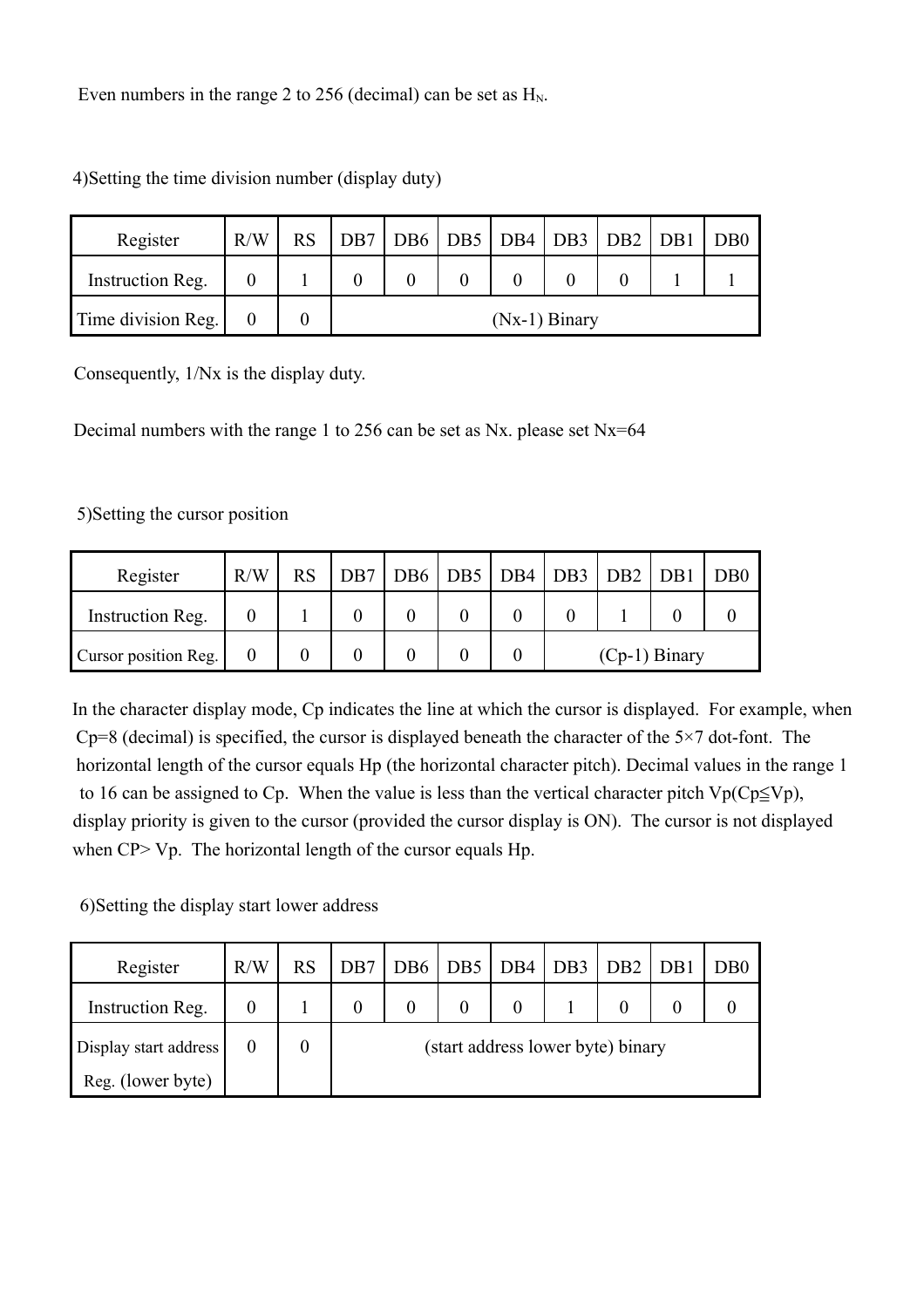7)Setting the display start upper address

| Register              | R/W | <b>RS</b> | DB7 |                                   | DB6   DB5   DB4   DB3   DB2   DB1 |  |  |  |  | D <sub>B</sub> 0 |  |  |  |
|-----------------------|-----|-----------|-----|-----------------------------------|-----------------------------------|--|--|--|--|------------------|--|--|--|
| Instruction Reg.      |     |           | 0   |                                   |                                   |  |  |  |  |                  |  |  |  |
| Display start address |     | 0         |     | (start address upper byte) binary |                                   |  |  |  |  |                  |  |  |  |
| Reg. (upper byte)     |     |           |     |                                   |                                   |  |  |  |  |                  |  |  |  |

This instruction writes the display start value in the display start address register. The display start address inn the RAM address at which data to be displayed at the leftmost position of the top line of the screen is stored. The start address consists of 16 bits (upper and lower).

8)Setting the cursor (lower) address (RAM read/write lower address)

| Register             | R/W | <b>RS</b> | D <sub>B7</sub>                    | DB <sub>6</sub> | $\vert$ DB5 $\vert$ DB4 $\vert$ DB3 $\vert$ DB2 $\vert$ DB1 |          |  |  |  | D <sub>B</sub> 0 |  |  |
|----------------------|-----|-----------|------------------------------------|-----------------|-------------------------------------------------------------|----------|--|--|--|------------------|--|--|
| Instruction Reg.     |     |           |                                    |                 |                                                             | $\theta$ |  |  |  |                  |  |  |
| Cursor address       |     |           | (cursor address lower byte) binary |                 |                                                             |          |  |  |  |                  |  |  |
| counter (lower byte) |     |           |                                    |                 |                                                             |          |  |  |  |                  |  |  |

9)Setting the cursor (upper) address (RAM read/write upper address)

| Register             | R/W | <b>RS</b> | DB7            |                                    | DB6   DB5   DB4   DB3   DB2   DB1 |          |  |  |  | D <sub>B</sub> 0 |  |  |  |
|----------------------|-----|-----------|----------------|------------------------------------|-----------------------------------|----------|--|--|--|------------------|--|--|--|
| Instruction Reg.     |     |           | $\overline{0}$ |                                    |                                   | $\Omega$ |  |  |  |                  |  |  |  |
| Cursor address       |     |           |                | (cursor address upper byte) binary |                                   |          |  |  |  |                  |  |  |  |
| counter (upper byte) |     |           |                |                                    |                                   |          |  |  |  |                  |  |  |  |

This instruction writes the cursor address value in the cursor address counter. The cursor address indicates the address for exchanging display data and character codes with RAM. In other words, data at the address specified by the cursor address is read from or written into RAM. In character display, the cursor is displayed at the position specified by the cursor address.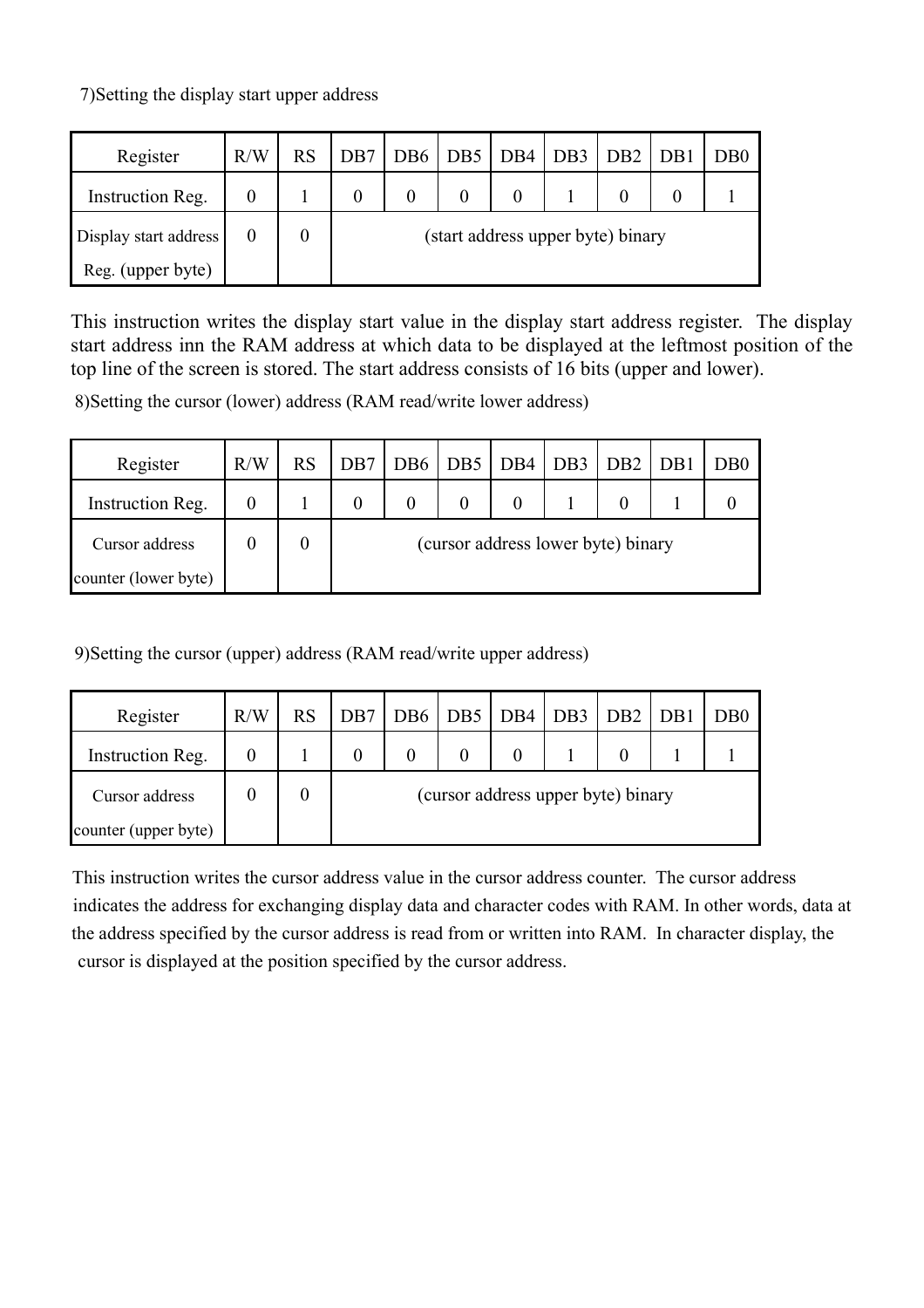The cursor address is divided into a lower address (8 bits) and an upper address (8 bits). It should be set in accordance with the following rules.

| To rewrite (set) both lower and upper | First set the lower address, then the upper. |
|---------------------------------------|----------------------------------------------|
| addresses.                            |                                              |
| To rewrite the lower address:         | Always reset the upper address after         |
|                                       | setting the lower address.                   |
| To rewrite the upper address only:    | Set the upper address. It is necessary to    |
|                                       | reset the lower address.                     |

The cursor address counter is a 16-bit up-counter with set/reset functions: when the Nth bit goes from 1 to 0, the count of the (N+1)th bit increments by one. Accordingly, when the lower address is set so that the lower MSB (8th bit) changes from 1 to 0, the LSB (1st bit) of the upper counter must increment by one. When setting the cursor address, set the lower and upper addresses as a 2-byte continuous instruction.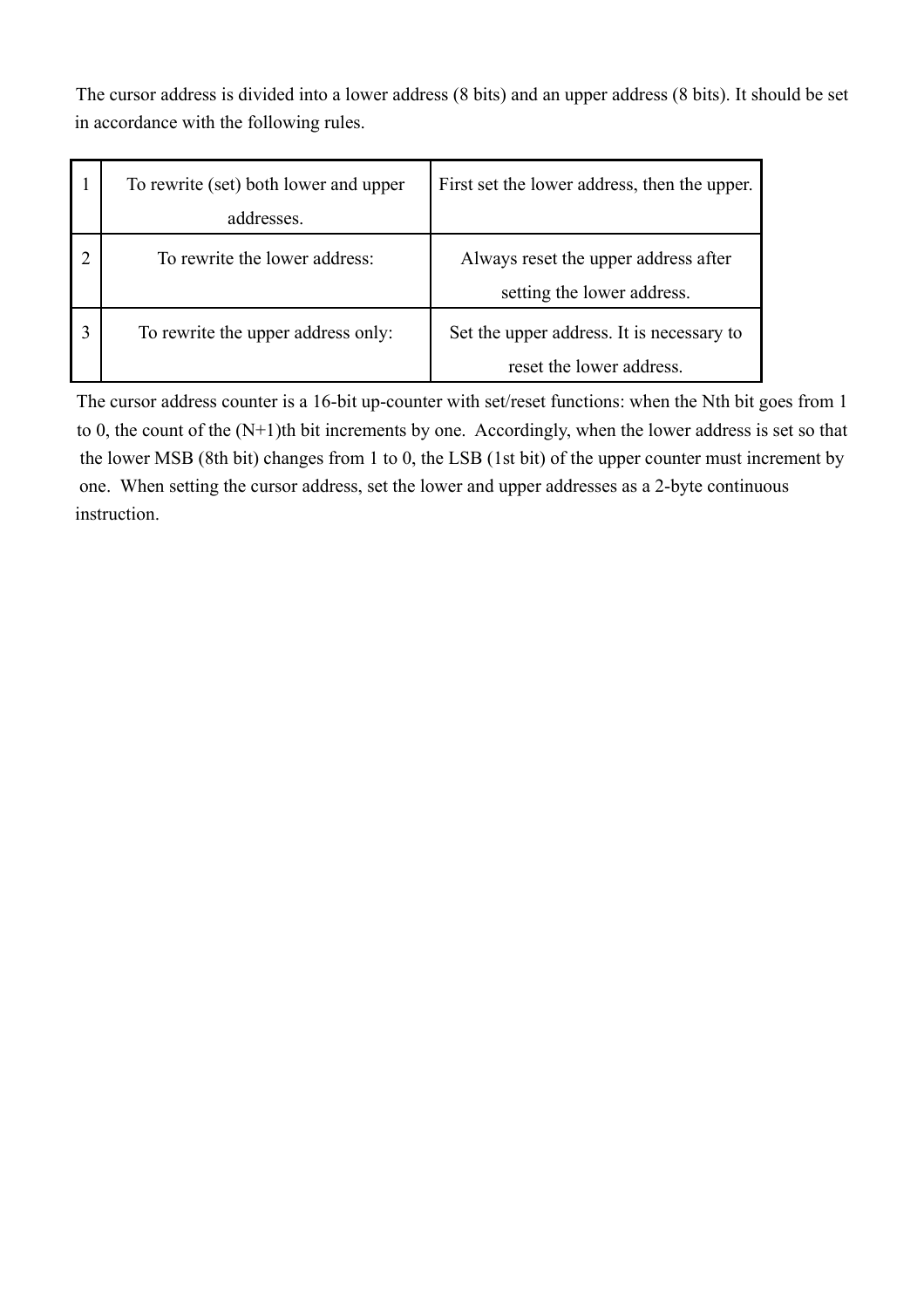10)Writing display data

| Register         | R/W | <b>RS</b> |                                                  |  |  |  | DB7   DB6   DB5   DB4   DB3   DB2   DB1 |  | D <sub>B</sub> 0 |
|------------------|-----|-----------|--------------------------------------------------|--|--|--|-----------------------------------------|--|------------------|
| Instruction Reg. |     |           |                                                  |  |  |  |                                         |  |                  |
| <b>RAM</b>       |     |           | MSB (pattern data, character code)<br><b>LSB</b> |  |  |  |                                         |  |                  |

Write code "0DH" in the instruction register. Then, write 8-bit data with RS=0, and the data is written into RAM as display data or character codes at the address specified by the cursor address counter. After writing, the count of the cursor address counter increments by 1.

11)Reading display data

| Register         | R/W | DB7 DB6 DB5 DB4 DB3 DB2 DB1                      |  |  |  |  |  |  | DB <sub>0</sub> |
|------------------|-----|--------------------------------------------------|--|--|--|--|--|--|-----------------|
| Instruction Reg. |     |                                                  |  |  |  |  |  |  |                 |
| <b>RAM</b>       |     | MSB (pattern data, character code)<br><b>LSB</b> |  |  |  |  |  |  |                 |

Write "0CH" in the instruction register. Then, establish the read status with RS=0, and data in the RAM can be read. The procedure for reading data is as follows.

This instruction outputs the contents of the data output register to DB0 to 7, then transfers the RAM data indicated by the cursor address to the data output register. It then increments the cursor address by 1, which means that correct data cannot be read in the first read operation. The specified value is output in the second read operation. Accordingly, a dummy read operation must be performed once when reading data after setting the cursor address.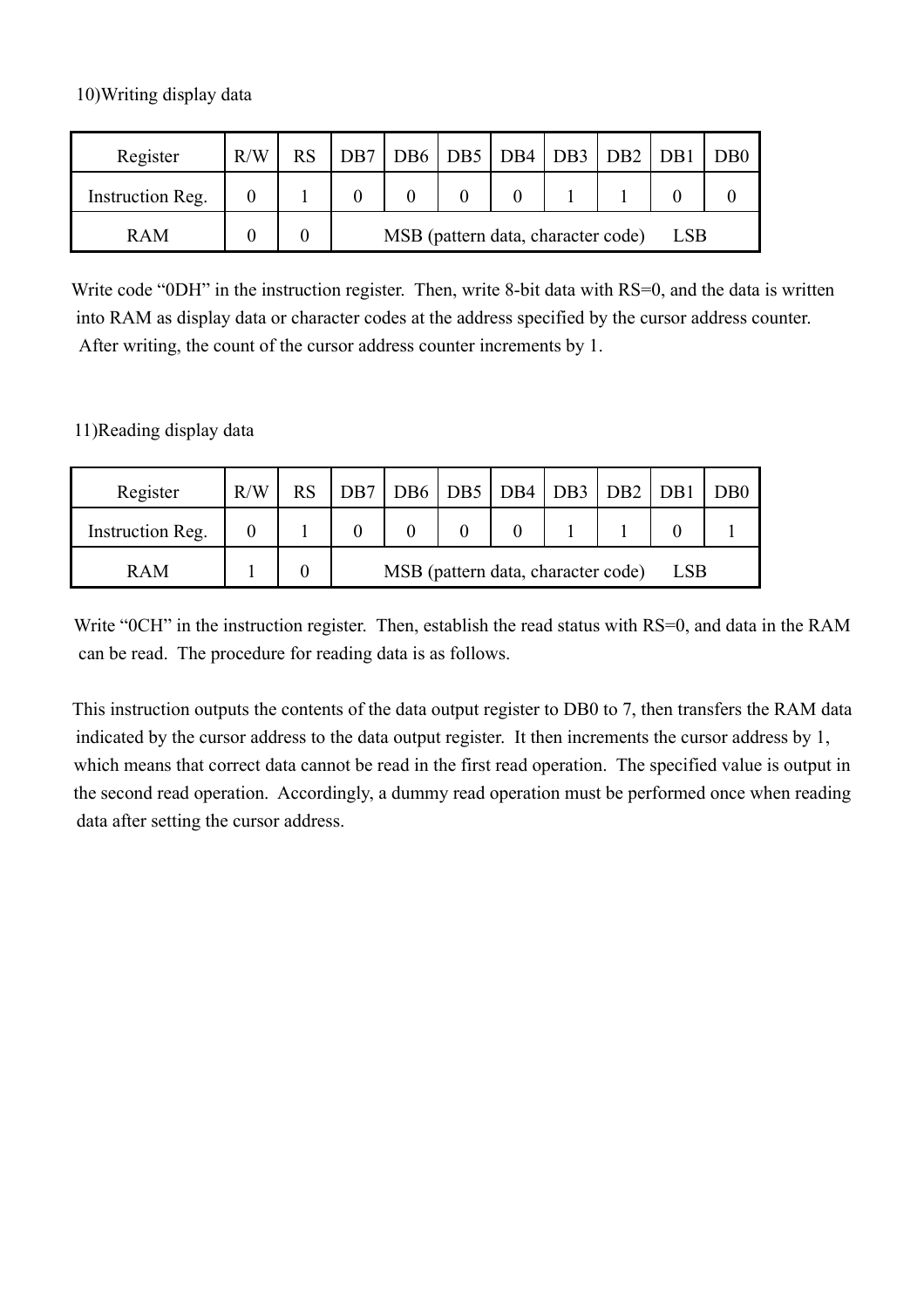| 12) Bit clear |  |  |
|---------------|--|--|
|               |  |  |

| Register         | R/W | <b>RS</b> | $\vert DB7 \vert DB6 \vert DB5 \vert DB4 \vert DB3 \vert DB2 \vert DB1 \vert$ |  |  |                  | D <sub>B</sub> 0 |
|------------------|-----|-----------|-------------------------------------------------------------------------------|--|--|------------------|------------------|
| Instruction Reg. |     |           |                                                                               |  |  |                  |                  |
| Bit clear        |     |           |                                                                               |  |  | $(N_B-1)$ Binary |                  |

#### 13)Bit set

| Register               | R/W | <b>RS</b> | DB7   DB6   DB5   DB4   DB3   DB2   DB1   DB0 |  |  |                  |  |  |
|------------------------|-----|-----------|-----------------------------------------------|--|--|------------------|--|--|
| <b>Instruction Reg</b> |     |           |                                               |  |  |                  |  |  |
| Bit set                |     |           |                                               |  |  | $(N_B-1)$ Binary |  |  |

As the bit-clear or bit-set instruction, 1 bit of a 1 byte of data in display RAM is set to 0 or 1. The bit specified by  $N_B$  is set to 0 for the bit-clear instruction and 1 for the bit-set instruction. The RAM address is specified by the cursor address, which is automatically incremented by 1 at the completion of the instruction. NB is a value in the range from 1 to 8. The LSB is indicated by  $N_B=1$ , and the MSB by  $N_B=8$ .

#### 14)Reading the BUSY flag

| Register  | R/W | <b>RS</b> |   | DB7   DB6   DB5   DB4   DB3 |  |  | DB2   DB1 |  | D <sub>B</sub> 0 |
|-----------|-----|-----------|---|-----------------------------|--|--|-----------|--|------------------|
| busy flag |     |           | ж |                             |  |  |           |  |                  |

The Busy flag is output to DB7 when read mode is established with RS=1. The Busy flag is set to 1 while any of the instructions 1) through 13) is being executed. It is set to 0 at the completion of the execution, allowing the next instruction to be accepted. No other instruction can be accepted when the Busy flag is 1. Accordingly, before writing an instruction and data, it is necessary to ensure that the Busy flag is 0. However, the next instruction can be executed without checking the Busy flag when the maximum read cycle time or the write cycle time has been exceeded after execution of the previous data read instruction or the data write instruction.

The Busy flag does not change when data is written into the instruction register (RS=1). Therefore, the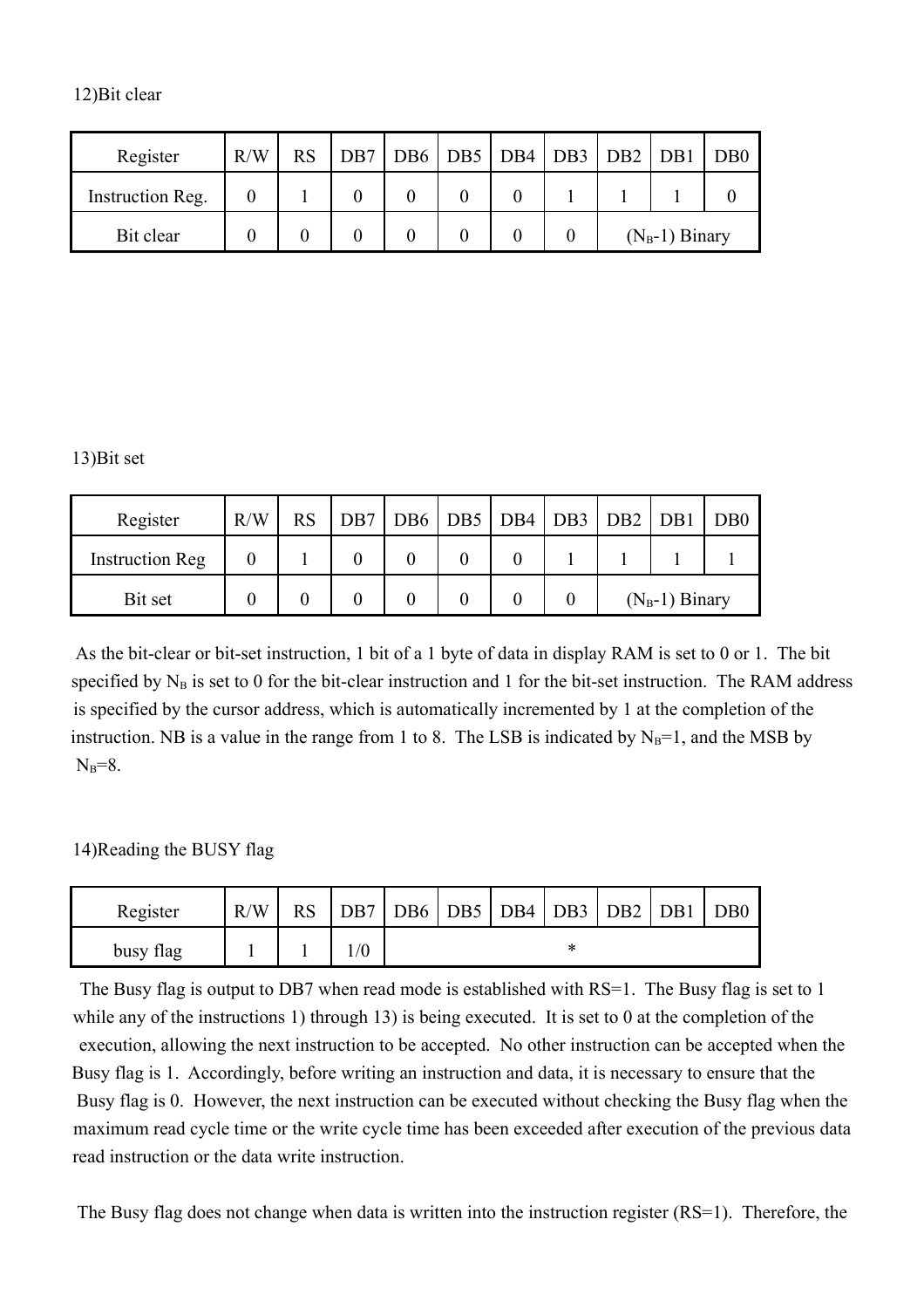Busy flag need not be checked immediately after writing data into the instruction register. Specification of the instruction register is unnecessary to read the Busy flag. The relation between the LCD panel display and  $H_P$ ,  $H_N$ ,  $C_p$ ,  $V_P$ , and  $N_X$ 



#### $C_P \leq V_P$

| Symbol      | Description                                         | Contents                                                                                       | Value                                   |
|-------------|-----------------------------------------------------|------------------------------------------------------------------------------------------------|-----------------------------------------|
| $H_{P}$     | Horizontal character pitch                          | Character pitch in the horizontal direction                                                    | 6 to 8 dots                             |
| $H_N$       | Number of characters in<br>the horizontal direction | Number of characters (digits) per horizontal<br>line or the number of words per line (graphic) | Even digits in<br>the range 2 to<br>256 |
| $\rm V_{P}$ | Vertical character pitch                            | character pitch in the vertical direction                                                      | 1 to 16 dots                            |
| $C_{P}$     | Cursor position                                     | The line number at which the cursor is to be<br>displayed                                      | 1 to 16 lines                           |
| $N_{X}$     | Number of lines in the<br>vertical direction        | Display duty                                                                                   | 1 to 256 lines                          |

#### Note)

When the number of vertical dots on the screen is m and that of horizontal dots is n,

$$
1/m = 1/Nx
$$
 = display duty (nx=64)

 $n= H_P\times H_N$  m/V<sub>P</sub>= number of display lines, C<sub>P</sub>≤V <sub>P</sub>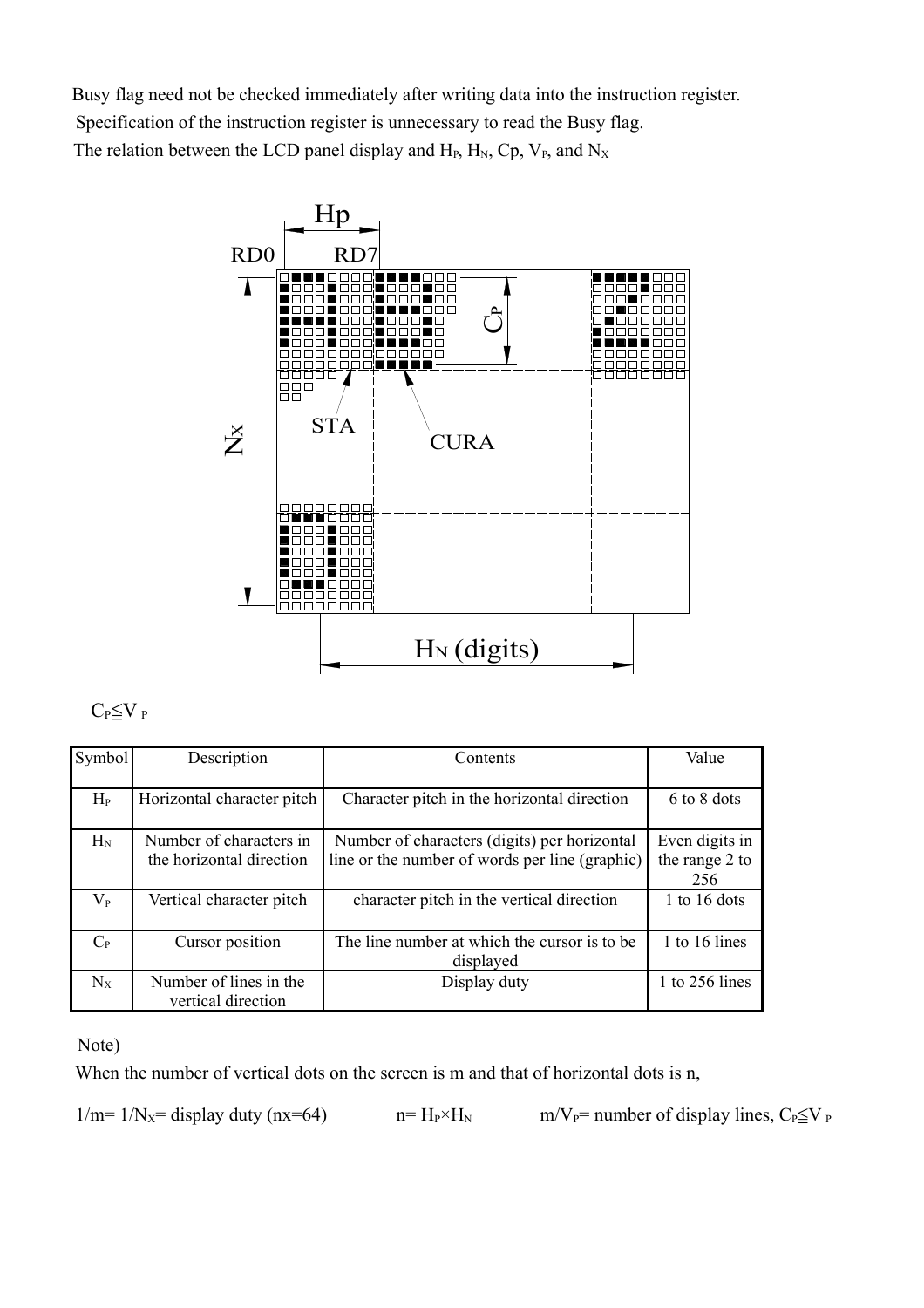### Display mode

| LCD Panel                    | He: $6$ , $7$ or $8$ dots<br>Ê<br>$\bigcup$<br>$\mathbf{r}$<br>⋖                                                                                                                                                                                                                                                                               | $^{67}$<br>$H_P$ : 8 dots<br>$\triangleq$<br>$\mathbf{S}$                                                                                                                                   |
|------------------------------|------------------------------------------------------------------------------------------------------------------------------------------------------------------------------------------------------------------------------------------------------------------------------------------------------------------------------------------------|---------------------------------------------------------------------------------------------------------------------------------------------------------------------------------------------|
| <b>RAM</b>                   | b7 b6 b5 b4 b3 b2 b1 b0<br>$\circ$<br>$\circ$<br>$\overline{ }$<br>$\overline{\circ}$<br>$\circ$<br>$\overline{\circ}$<br>$\overline{\circ}$<br>$\overline{\bullet}$<br>$\overline{\circ}$<br>$\overline{\bigcirc}$<br>$\overline{\bigcirc}$<br>$\overline{\phantom{0}}$<br>$\overline{\phantom{0}}$<br>$\circ$<br>$\circ$<br>address<br>Start | b7 b6 b5 b4 b3 b2 b1 b0<br>$\circ$<br>$\overline{\phantom{0}}$<br>$\overline{\phantom{0}}$<br>$\overline{\circ}$<br>$\overline{\phantom{0}}$<br>$\circ$<br>$\circ$<br>土<br>address<br>Start |
| from the MPU<br>Display data | Display pattern<br>$(8 \text{ bits})$                                                                                                                                                                                                                                                                                                          | Character code<br>$(8 \text{ bits})$                                                                                                                                                        |
| Display mode                 | Character display                                                                                                                                                                                                                                                                                                                              | Graphic                                                                                                                                                                                     |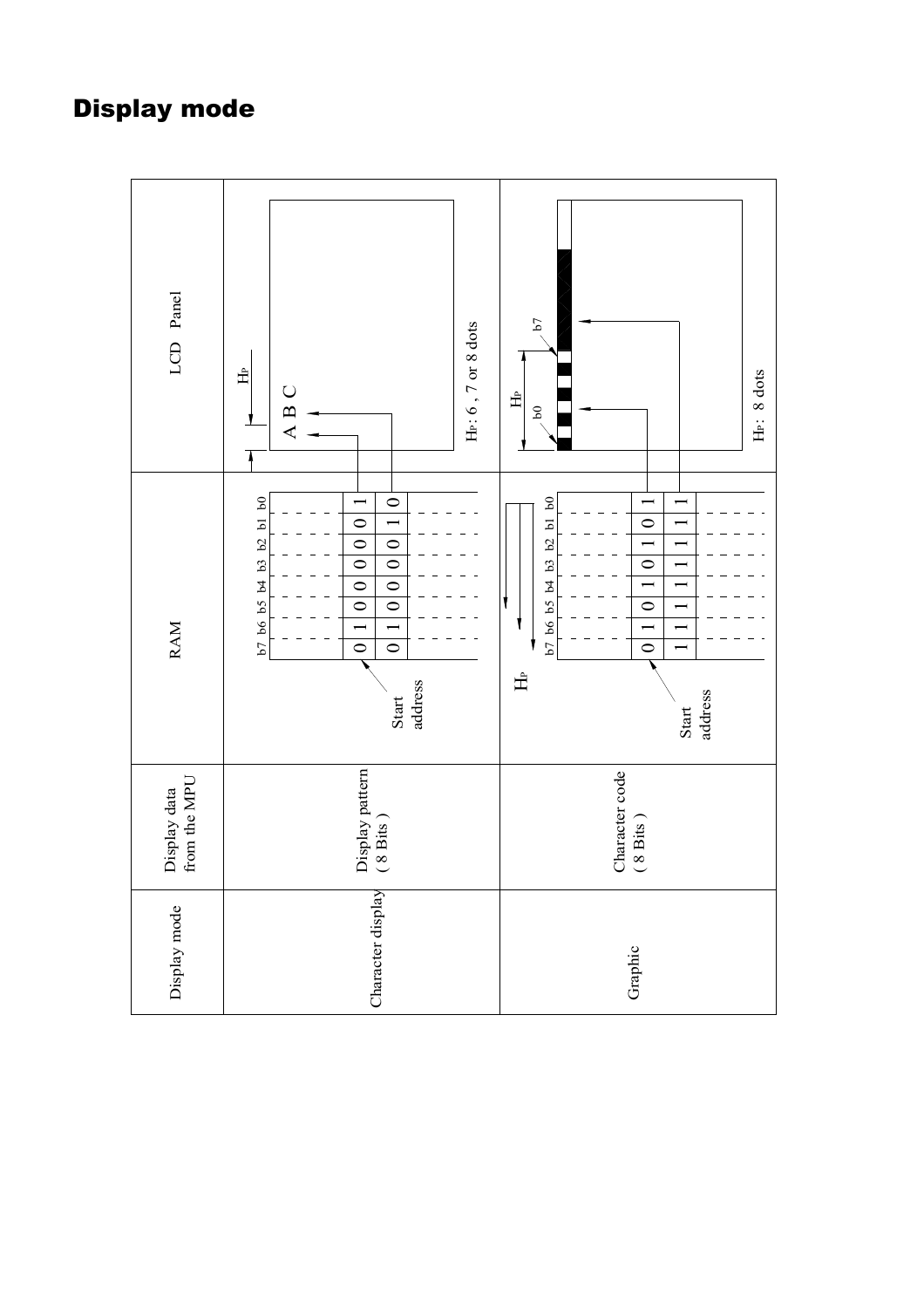### Built character code

| $U$ pper<br>$\hat{4}$ bit<br>Lower           |  |                      |        |                  |             |                       |                                            |  |                       |                          |                            |              |                                                 | LLLL  LLLH  LLHL  LLHH  LHLL  LHLH  LHHL  LHHH  HLLL  HLLH  HLHL  HLHH  HHLL  HHLH  HHHL  HHHH |
|----------------------------------------------|--|----------------------|--------|------------------|-------------|-----------------------|--------------------------------------------|--|-----------------------|--------------------------|----------------------------|--------------|-------------------------------------------------|------------------------------------------------------------------------------------------------|
| 4 bit                                        |  |                      |        |                  |             |                       |                                            |  |                       |                          |                            |              |                                                 |                                                                                                |
| $\textbf{LLL} \textbf{}$                     |  |                      |        |                  |             |                       |                                            |  |                       |                          |                            |              |                                                 |                                                                                                |
| ${\rm L}{\rm L}{\rm L}{\rm H}$               |  | I                    |        |                  |             |                       |                                            |  | ₩                     |                          |                            |              |                                                 |                                                                                                |
| <b>LLHL</b>                                  |  | Ħ                    |        |                  |             |                       |                                            |  | r                     |                          |                            |              |                                                 |                                                                                                |
| $\begin{array}{lll} \text{LLHH} \end{array}$ |  |                      |        |                  |             |                       |                                            |  | J.                    |                          |                            |              |                                                 |                                                                                                |
| $\mbox{LHLL}$                                |  |                      |        |                  |             |                       |                                            |  |                       |                          |                            |              |                                                 |                                                                                                |
| ${\rm LHLH}$                                 |  |                      |        |                  |             |                       |                                            |  | 89                    |                          |                            |              |                                                 |                                                                                                |
| $LHHL$                                       |  |                      |        |                  |             |                       |                                            |  |                       |                          |                            |              |                                                 |                                                                                                |
| ${\rm LHHH}$                                 |  | ×                    |        |                  |             |                       |                                            |  |                       |                          |                            |              |                                                 |                                                                                                |
| $\mbox{HLLL}$                                |  |                      |        |                  |             |                       |                                            |  |                       |                          |                            |              |                                                 |                                                                                                |
| ${\rm HLLH}$                                 |  |                      |        |                  |             | Ĵ.                    |                                            |  |                       | H                        |                            | I<br>I<br>H  | ÷<br>ш                                          |                                                                                                |
| H L H L                                      |  |                      | ∺<br>ш |                  |             |                       |                                            |  |                       |                          | E                          |              |                                                 |                                                                                                |
| <b>HLHH</b>                                  |  | п<br><br>۲           | ш<br>p | ۳<br>Ξ<br>ŀ<br>п | <br>İ<br>нκ | Ξ<br>ŀ<br>п<br>п<br>п | п<br>$\blacksquare$<br>п<br>H<br>н         |  |                       | . <del>.</del><br>H<br>ì | Ī                          | I<br>Ξ       | Ξ<br>П<br>п                                     | TH,                                                                                            |
| <b>HHLL</b>                                  |  | 75<br>$\blacksquare$ | ■      | i<br>п           |             | Ī<br>医胃道              | i                                          |  |                       | H<br>п                   | i                          | H<br>Η       |                                                 |                                                                                                |
| <b>HHLH</b>                                  |  |                      |        | ĸ<br>i<br>į<br>п | п.          | Ë<br>Ē<br>Ì           | ш<br>$\blacksquare$<br>п<br>$\blacksquare$ |  |                       |                          |                            | ш<br>п       | ₫.                                              | ▬                                                                                              |
| <b>HHHL</b>                                  |  | 85                   |        | i<br>i           |             | ■<br>ľ<br>j           | ш                                          |  |                       | н                        | п<br>٠<br>l<br>H<br>ш<br>Е |              | ш<br>I<br>Ī                                     |                                                                                                |
| <b>HHHH</b>                                  |  |                      |        | i<br>İ           |             | H                     |                                            |  | г<br>F<br>п<br>Ξ<br>Е | i                        | Е<br>п                     | m<br><b></b> | $\blacksquare$<br>п<br>Ì<br>I<br>$\blacksquare$ |                                                                                                |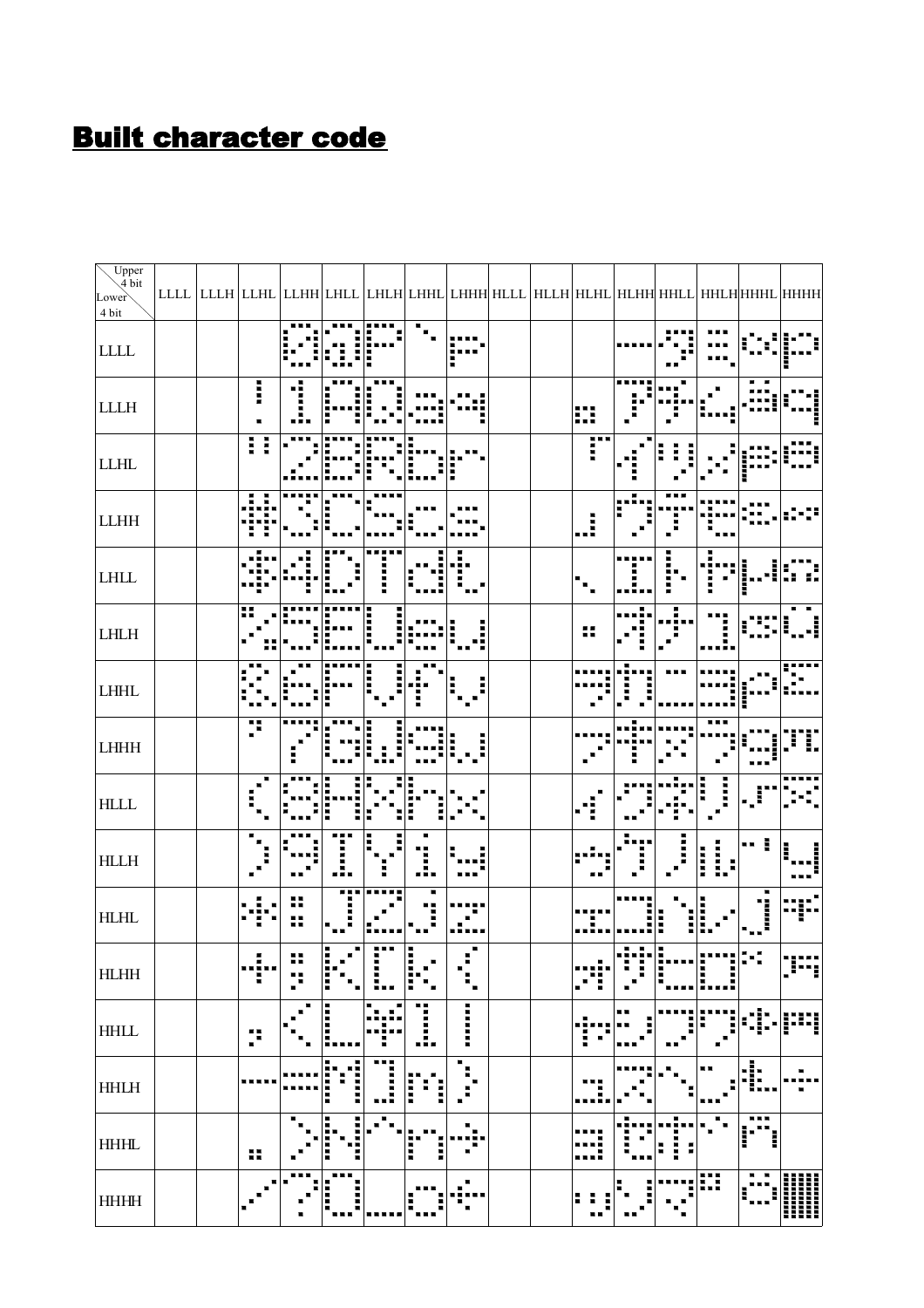### 10.Timing Characteristics



#### **Write cycle**

| $(Vss = 0 V, VDD = 5 V)$ |               |     |            |            |      |  |  |  |  |
|--------------------------|---------------|-----|------------|------------|------|--|--|--|--|
| <b>Item</b>              | <b>Symbol</b> | Min | <b>Typ</b> | <b>Max</b> | Unit |  |  |  |  |
| Address set-up time      | tAS           | 90  |            |            | ns   |  |  |  |  |
| Addres hold time         | tAH           | 10  |            |            | ns   |  |  |  |  |
| Data delay time (read)   | tDDR          |     |            | 140        | ns   |  |  |  |  |
| Data hold time (read)    | tDHR          | 10  |            |            | ns   |  |  |  |  |
| Data set-up time (write) | tDSW          | 220 |            |            | ns   |  |  |  |  |
| Data hold time (write)   | tDHW          | 20  |            |            | ns   |  |  |  |  |

Note : Definition of the test waveform



The input terminals are driven at 2.4V and 0.45V. Timming is measured at 1.5V.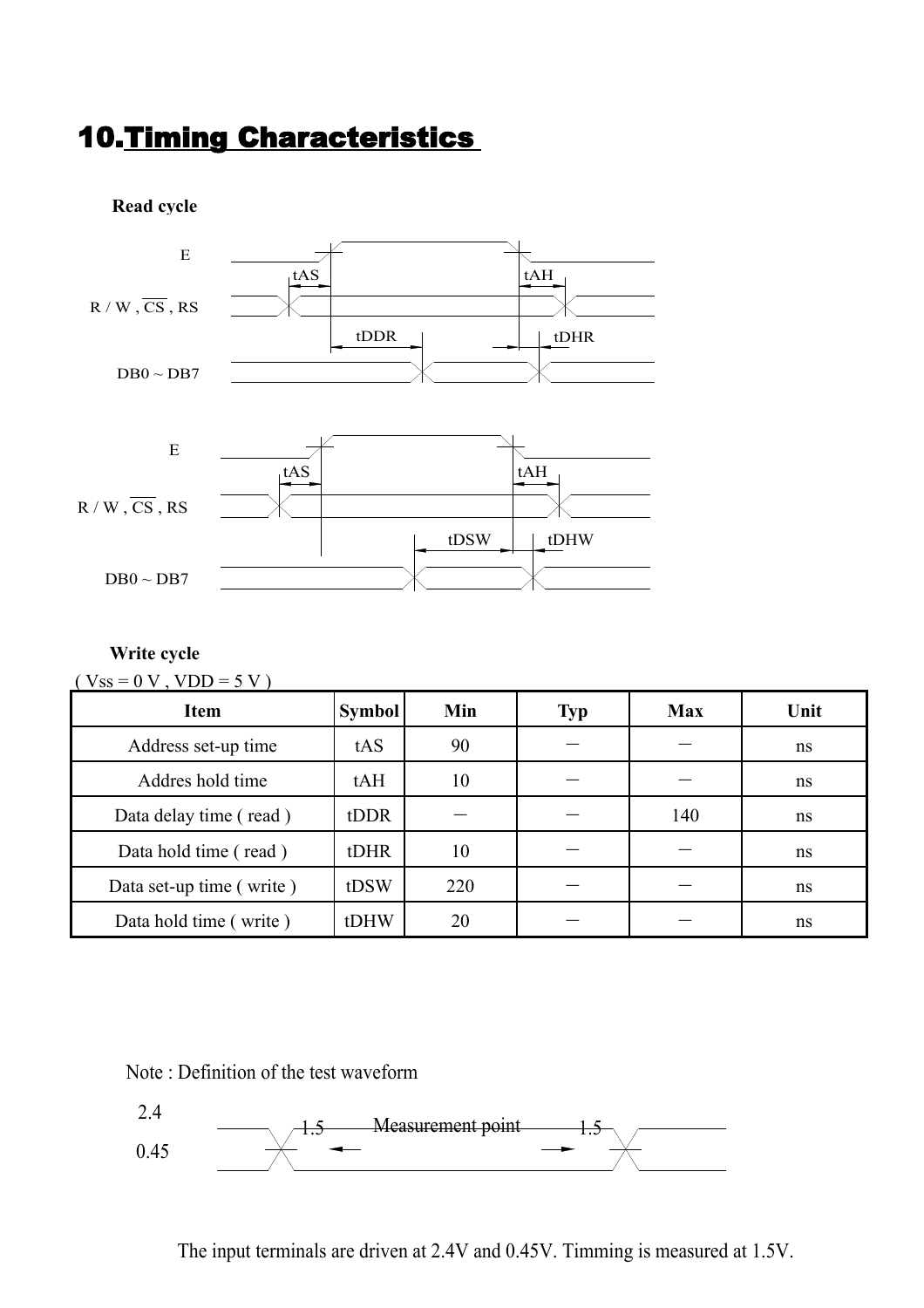### 11.Reliability

| Content of Reliability Test (wide temperature, $-20^{\circ}C \sim 70^{\circ}C$ ) |
|----------------------------------------------------------------------------------|
|----------------------------------------------------------------------------------|

| <b>Environmental Test</b> |                                                                   |                                      |              |  |  |  |  |  |
|---------------------------|-------------------------------------------------------------------|--------------------------------------|--------------|--|--|--|--|--|
| <b>Test Item</b>          | <b>Content of Test</b>                                            | <b>Test Condition</b>                | <b>Note</b>  |  |  |  |  |  |
| High Temperature storage  | Endurance test applying the high storage temperature for a long   | 80°C                                 | 2            |  |  |  |  |  |
|                           | time.                                                             | 200hrs                               |              |  |  |  |  |  |
| Low Temperature           | Endurance test applying the high storage temperature for a long   | $-30^{\circ}$ C                      | 1,2          |  |  |  |  |  |
| storage                   | time.                                                             | 200hrs                               |              |  |  |  |  |  |
| <b>High Temperature</b>   | Endurance test applying the electric stress (Voltage $&$ Current) | 70°C                                 |              |  |  |  |  |  |
| Operation                 | and the thermal stress to the element for a long time.            | 200hrs                               |              |  |  |  |  |  |
| Low Temperature           | Endurance test applying the electric stress under low temperature | $-20^{\circ}$ C                      | $\mathbf{1}$ |  |  |  |  |  |
| Operation                 | for a long time.                                                  | 200hrs                               |              |  |  |  |  |  |
| High Temperature/         | The module should be allowed to stand at 60°C,90%RH max           | 60°C,90%RH                           | 1,2          |  |  |  |  |  |
| Humidity Operation        | For 96hrs under no-load condition excluding the polarizer,        | 96hrs                                |              |  |  |  |  |  |
|                           | Then taking it out and drying it at normal temperature.           |                                      |              |  |  |  |  |  |
| Thermal shock resistance  | The sample should be allowed stand the following 10 cycles of     | $-20^{\circ}C/70^{\circ}C$           |              |  |  |  |  |  |
|                           | operation                                                         | 10 cycles                            |              |  |  |  |  |  |
|                           | $-20^{\circ}$ C 25 $^{\circ}$ C 70 $^{\circ}$ C                   |                                      |              |  |  |  |  |  |
|                           |                                                                   |                                      |              |  |  |  |  |  |
|                           | 30min<br>30min 5min                                               |                                      |              |  |  |  |  |  |
|                           | 1 cycle                                                           |                                      |              |  |  |  |  |  |
| Vibration test            | Endurance test applying the vibration during transportation and   | Total fixed amplitude :<br>15mm      | 3            |  |  |  |  |  |
|                           | using.                                                            | Vibration Frequency:<br>$10 - 55$ Hz |              |  |  |  |  |  |
|                           |                                                                   | One cycle 60 seconds to 3            |              |  |  |  |  |  |
|                           |                                                                   | directions of X, Y, Z for            |              |  |  |  |  |  |
|                           |                                                                   | Each 15 minutes                      |              |  |  |  |  |  |
| Static electricity test   | Endurance test applying the electric stress to the terminal.      | $VS = 800V$ , $RS = 1.5k\Omega$      |              |  |  |  |  |  |
|                           |                                                                   | $CS=100pF$                           |              |  |  |  |  |  |
|                           |                                                                   | 1 time                               |              |  |  |  |  |  |
|                           |                                                                   |                                      |              |  |  |  |  |  |

**Note1: No dew condensation to be observed.**

**Note2: The function test shall be conducted after 4 hours storage at the normal** 

 **Temperature and humidity after remove from the test chamber.**

**Note3: Vibration test will be conducted to the product itself without putting it in a container.**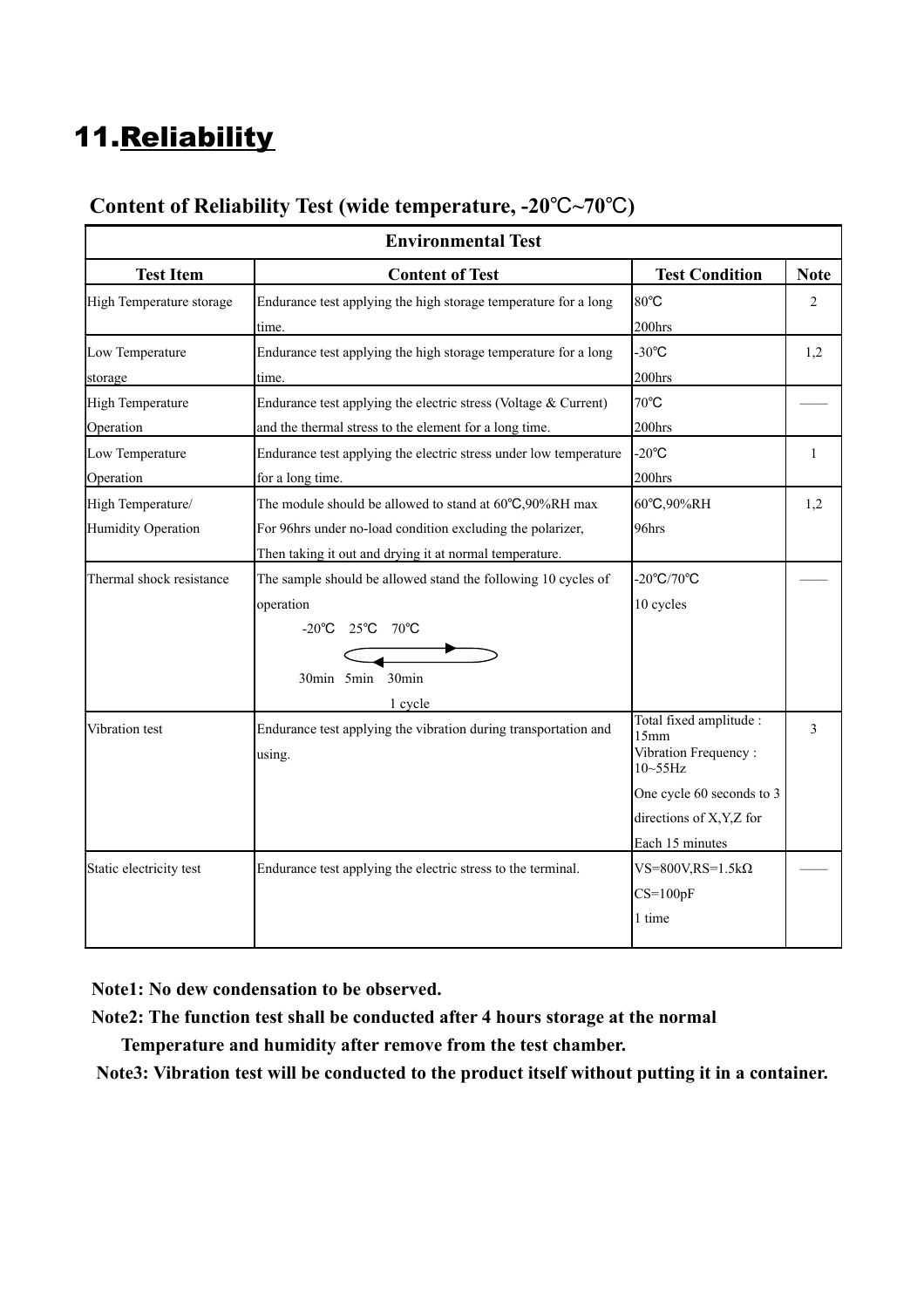### 12.Backlight Information

| <b>Specification</b>   |                   |            |            |             |                                 |
|------------------------|-------------------|------------|------------|-------------|---------------------------------|
| <b>PARAMETER</b>       | <b>SYMBOL</b> MIN | <b>TYP</b> | <b>MAX</b> | <b>UNIT</b> | <b>TEST</b><br><b>CONDITION</b> |
| <b>Supply Current</b>  | <b>ILED</b>       | 100        |            | mA          | $V = 5V$                        |
| <b>Supply Voltage</b>  |                   | 5          |            | V           |                                 |
| <b>Reverse Voltage</b> | VR                |            | 8          | V           |                                 |
| Luminous Intensity IV  |                   | 630        |            |             | $CD/M^2$  ILED=100mA            |
| Life Time              |                   | 10K        |            | Hr.         | ILED≤100mA                      |
| Color                  | White             |            |            |             |                                 |

#### **Note: The LED of B/L is drive by current only** ; **driving voltage is only for reference To make driving current in safety area (waste current between minimum and maximum).**

Drive from pin19.pin20